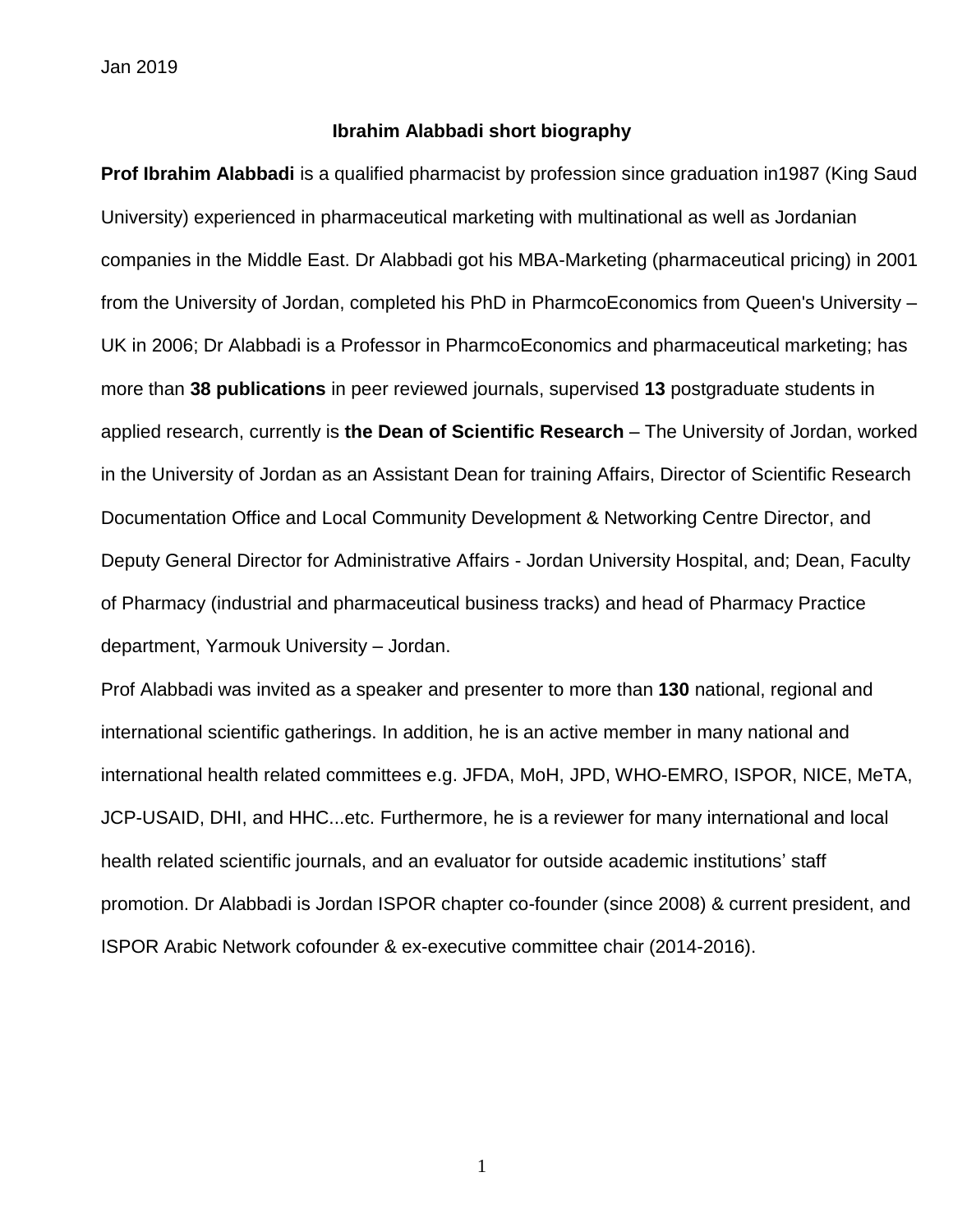

# IBRAHIM ALABBADI, RPharm, MBA, PhD Jan 2019

BSc. Pharmacy, MBA-Marketing, PhD PharmacoEconomics **Dean of Scientific Research -– University of Jordan ISPOR Arabic Network First Chair - ISPOR Jordan President Professor**-Department of Biopharmaceutics & Clinical Pharmacy Faculty of Pharmacy – University of Jordan- Amman 11942 - Jordan Telephone: (+962) 5355000-23356, Fax: 5300250, E-mail: [i.abbadi@ju.edu.jo](mailto:i.abbadi@ju.edu.jo)

- Birth: 1964 Amman, Jordan
- Married (2 daughters, 2 sons)

#### **Education:**

- PhD: Clinical Pharmacy-PharmcoEconomics, July 2006, Queen's University Belfast –United Kingdom
- MBA Marketing, 2001, University of Jordan Amman Jordan Excellent General Grade Average (4.00 out of 4.00)
- Bachelor of Pharmaceutical Sciences, 1987, King Saud University Saudi Arabia

Excellent General Grade Average (4.51 out of 5.00) – Honor degree

- High School, 1982/83 Amman – Jordan, Excellent General Grade Average (90.2%)

#### **Academic ranking:**

- Professor: Oct 2015
- Associate Professor: Aug 2011– Oct 2015
- Assistant Professor: Aug 2006 June 2011

## **- The University of Jordan:**

http://eacademic.ju.edu.jo/i.abbadi/Lists/Published%20Research/AllItems.aspx

- **- Google scholar:** <https://scholar.google.com/citations?user=HSdCHosAAAAJ&hl=en>
- **- Research Gate:** [https://www.researchgate.net/profile/Ibrahim\\_Alabbadi2](https://www.researchgate.net/profile/Ibrahim_Alabbadi2)
- **- National ID data base** (research number) [\(http://resn.hcst.gov.jo\)](http://resn.hcst.gov.jo/) **= 10586**
- **- International ORCID ID** (orcid.org): **0002-0552-8424**
- **- International Researcher ID** (researcherid.com): **I-4656-2015**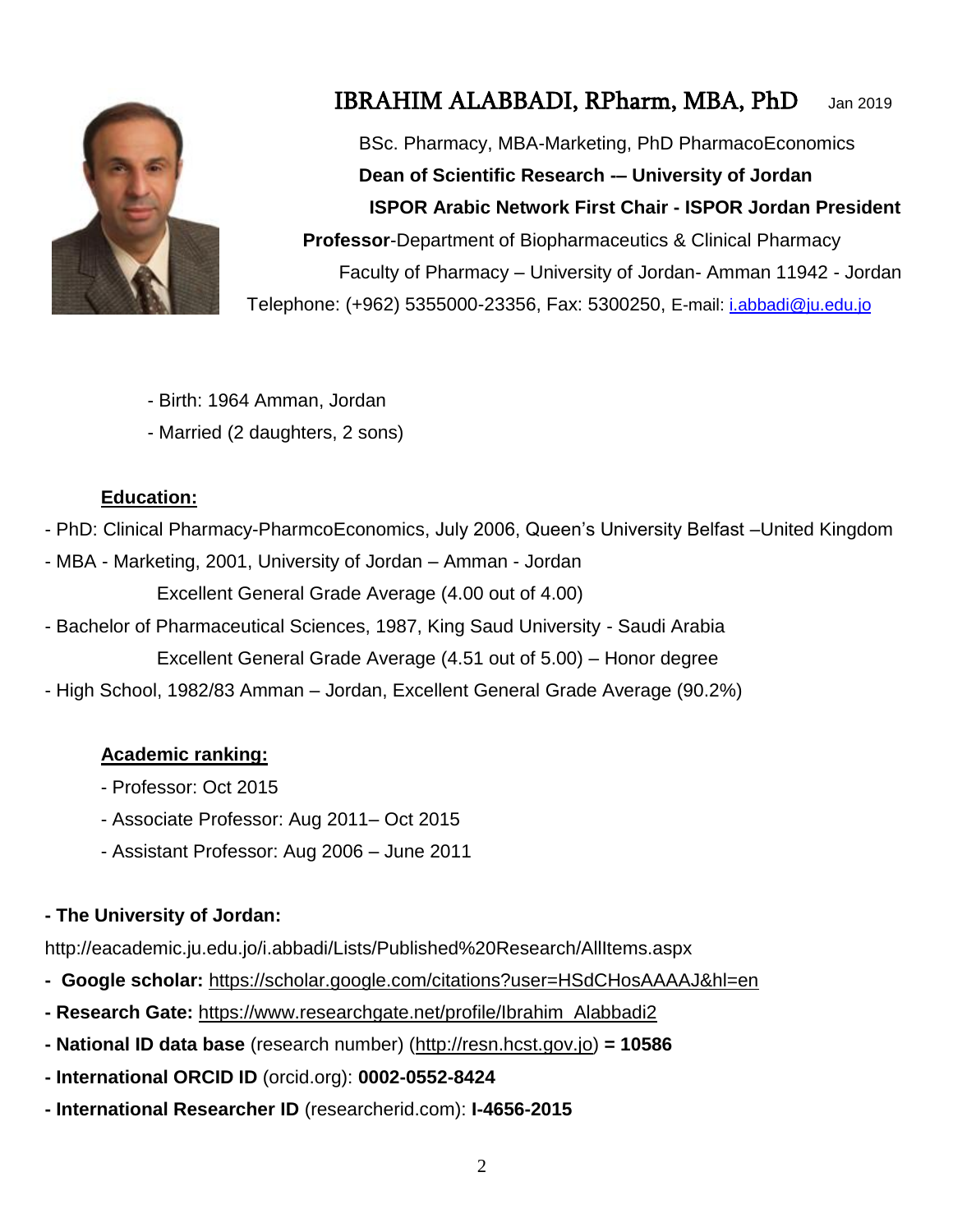#### **Academic experience:**

- *Dean, Scientific Research – The University of Jordan – Amman-Jordan (Sept, 2018 – present)*
- *Dean, Faculty of Pharmacy*  Yarmouk University Irbid Jordan (Sept 2013-Sept 2016)
- *Head, Pharmacy Practice Dept. - Faculty of Pharmacy* Yarmouk University Irbid Jordan (Sept 2015- Sept 2016)
- *Local Community Development & Networking Centre Director* University of Jordan (Oct 2012-Aug 2013)
- *Deputy General Manager for Administrative Affairs* Jordan University Hospital (Sept 2011-Sept 2012)
- *Scientific Research Documentation Office Director* University of Jordan (April 2009 – Sept 2011)
- *Assistant Dean for Training Affairs* Faculty of Pharmacy – University of Jordan (Aug 2006 –Sept 2011)

## **Academic courses: teaching and coordination**

- **- Pharmacy School (Jordan University) - Undergraduates:** PharmcoEconomics, Pharmaceutical Marketing & Promotion-I and II, Research Project for Pharm D Seminar Students', Pharmaceutical Field Training-I and II, Pharmaceutical Management and Accounting, Drug and Pharmacy Law, Pharmacy History
- **- Pharmacy School (Jordan University) – Postgraduates (MSc.):** Pharmacy Administration (Pharmaceutical Marketing and PharmcoEconomics)
- **- Business School (Jordan University)**: Principles of Marketing
- **- Pharmacy School (Yarmouk University):** Principles of Business for Pharmacy, Pharmaceutical Field Training
- **- Pharmacy School (JUST University):** Pharmaceutical Marketing and Economics
- **- Pharmacy School (Mutah University**): Pharmaceutical Management and Marketing, PEs
- **- Medicine School (Jordan University):** Health Policy and Economics

## **Research interests:**

Drug selection for formulary inclusion, PharmacoEconomic evaluations (cost-effectiveness), pharmaceutical marketing and promotion, social pharmacy, pharmaceutical pricing, health and pharmaceutical policy, health technology assessment, clinical pharmacy-Diabetes, pharmaceutical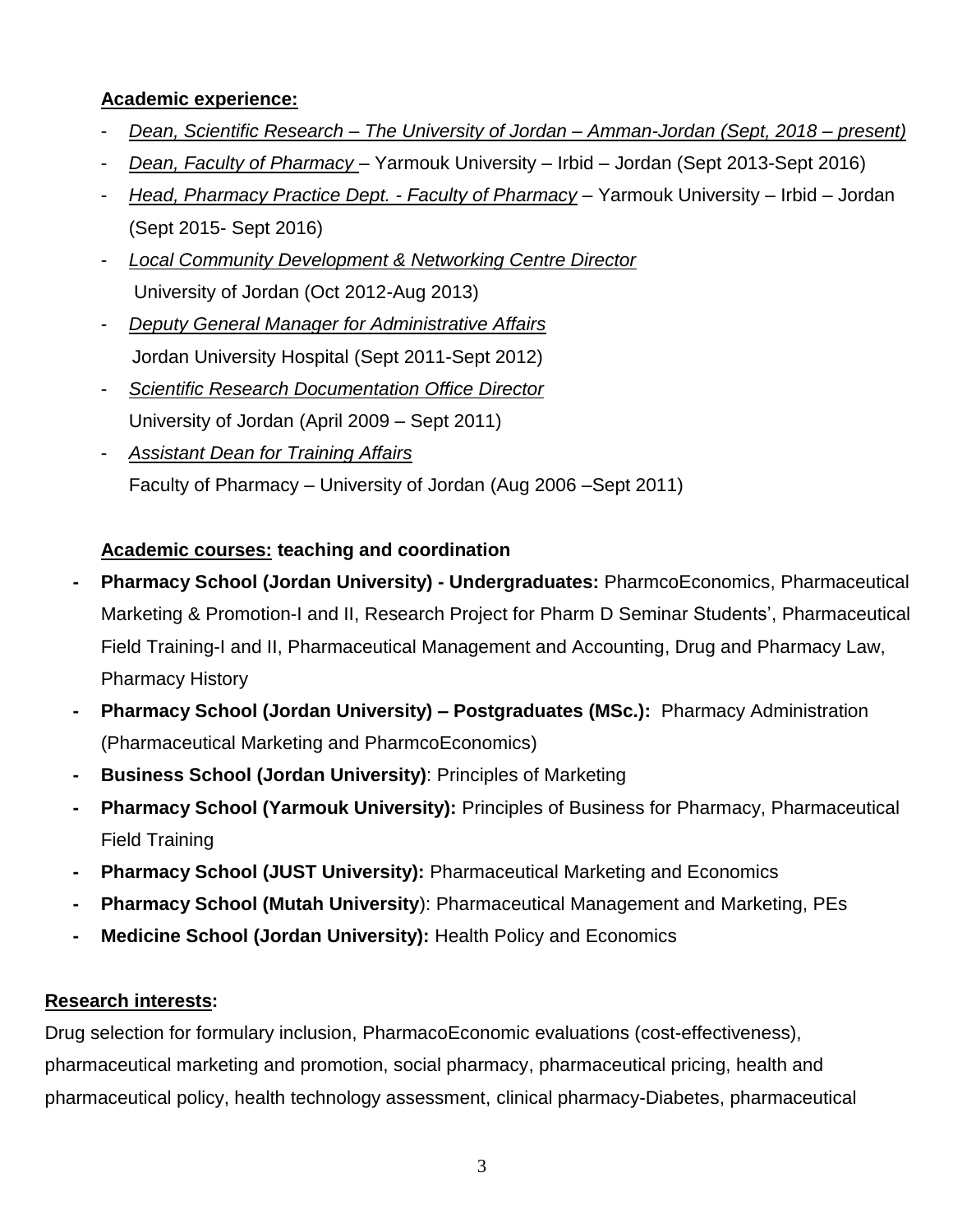intellectual properties, scientific research documentation and marketing, universities ranking, teaching quality and accreditation, pharmacy education and curricula development, feasibility in healthcare.

## **Copyright:**

One copyright (registration number 5386) and its Trade Mark (registration number 87663); *"STEPS: Safe, Therapeutic, Economic Pharmaceutical Selection approach for drug formulary inclusion (within drug class) in Jordanian hospitals"*–Amman-Jordan

#### **Awards:**

- 2007 International Society for PharmcoEconomics and Outcomes Research (ISPOR) International Fellowship Award – *the first all over the world to win this award at that date*
- First Kuwait Pharmaceutical Sciences Conference & 10th conference of Scientific Society of Faculties of Pharmacy in the Arab World, Kuwait, Dec 2006 - Best Research Paper Award
- $\checkmark$  ISPOR 10th International Meeting May 2006, USA: International Students Award
- $\checkmark$  Health, Social Services and Public Safety Pharmaceutical Advice and Services, Northern Ireland United Kingdom, Nov 2005: United Hospital Trust Special Award

#### **Group awards:**

**-** As a Faculty member of Pharmacy - University of Jordan:

# **El Hassan bin Talal Award for Scientific Excellence on the University of Jordan (First Award) for "Pharmacy Faculty of Excellence" – 2012** (April 12, 2012)

**-** As Deputy General Manager for Administrative Affairs - Jordan University Hospital:

**Health Care Accreditation Council** (HCAC) 2<sup>nd</sup> time award (+ 1 year extra) (2011)

#### **Scientific research editorial, review and evaluation:**

- **Editor-in-chief: Dirasat Journal** (Scopus): The University of Jordan
- **Editorial Board member:**  Journal of Drug Research and Development (Sciforschen**)**
	- Archives of Pharmacy & Pharmacology research
	- Pragmatic and Observational Research
	- Jordanian Educational Journal

#### **Editorial Board consultant:**

- Clinical Therapeutics (Impact Factor=2.75)
- Current Therapeutic Research
- **Scientific research grants evaluator:**
	- Scientific Research Fund Ministry of Higher Education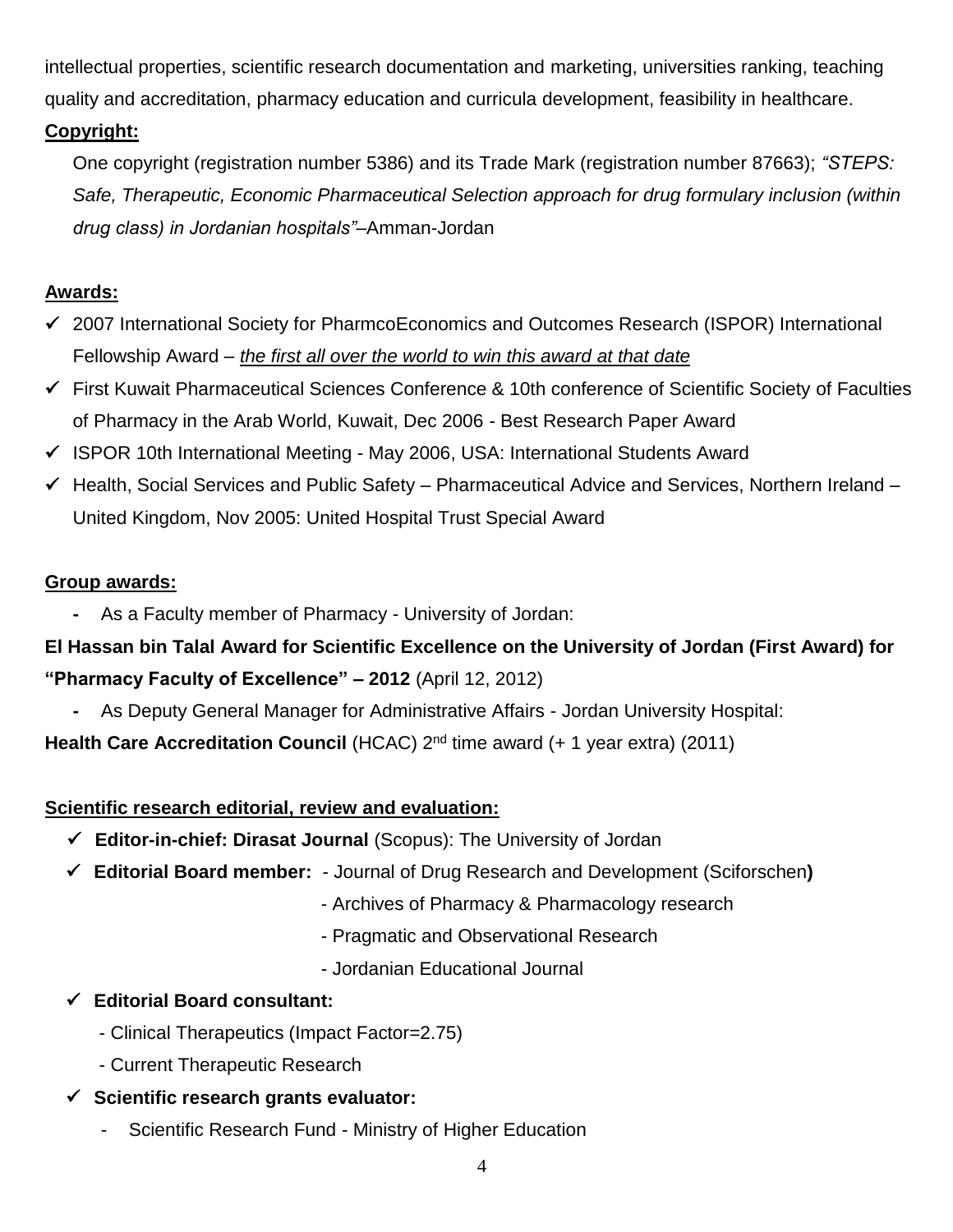- Scientific Research Deanship-Yarmouk University
- Zarqaa University
- **Contributor:** Healthcare Systems in the Middle East; Jordan part (as chapter in a book) Oxford University Press – International Policy Exchange Series
- **Technical advisor and consultant**:
	- Incentive Stakeholder Mapping: regional health project: Kantar Health Inc. USA (2013)
	- WHO-Health Facilities Survey in Jordan: WHO-JFDA; Jordan (2014).
	- Regional PharmacoEconomic modeling (UAE): Pharmerit International USA (2015)
	- IMS Health (Quintiles IMS): MENA; (2017) medcytes-UAE (2017-2018); IPSOS Egypt (2017)
	- Apex Pharmaceutical Services- Amman-Jordan (2018)
- **Academic staff promotion evaluator** for regional governmental universities (since 2013)
- **PhD external examiner:** PhD in PEs –Faculty of Pharmacy**-**University of Karachi-Pakistan
- **PhD proposal evaluator** (discussion committee member): Faculty of Nursing –The University of Jordan (2012-2015)
- **MSc. External examiner:** MSc in PEs-Faculty of Pharmacy-Qatar university

#### **Peer Reviewer for the following international journals**:

- Value in Health Journal (Impact Factor=3.7)
- British Journal of Clinical Pharmacology (Impact factor=3.88)
- Medical Decision Making (Impact Factor=2.8)
- Clinical Therapeutics (Impact Factor=2.75)
- Health Policy (Impact Factor=1.73)
- Saudi Pharmaceutical Journal (Impact factor=2.3)
- Current Therapeutic Research (and Editorial Board consultant)
- The American Journal of Geriatric Pharmacotherapy
- Medical Research Archives
- Current Drug Safety
- Gender Medicine
- Walailak Journal of Science & Technology
- International Journal of Procurement Management
- Globalization and Health

## **And Local Journals:**

- Jordan Journal of Pharmaceutical Sciences
- Jordan Medical Journal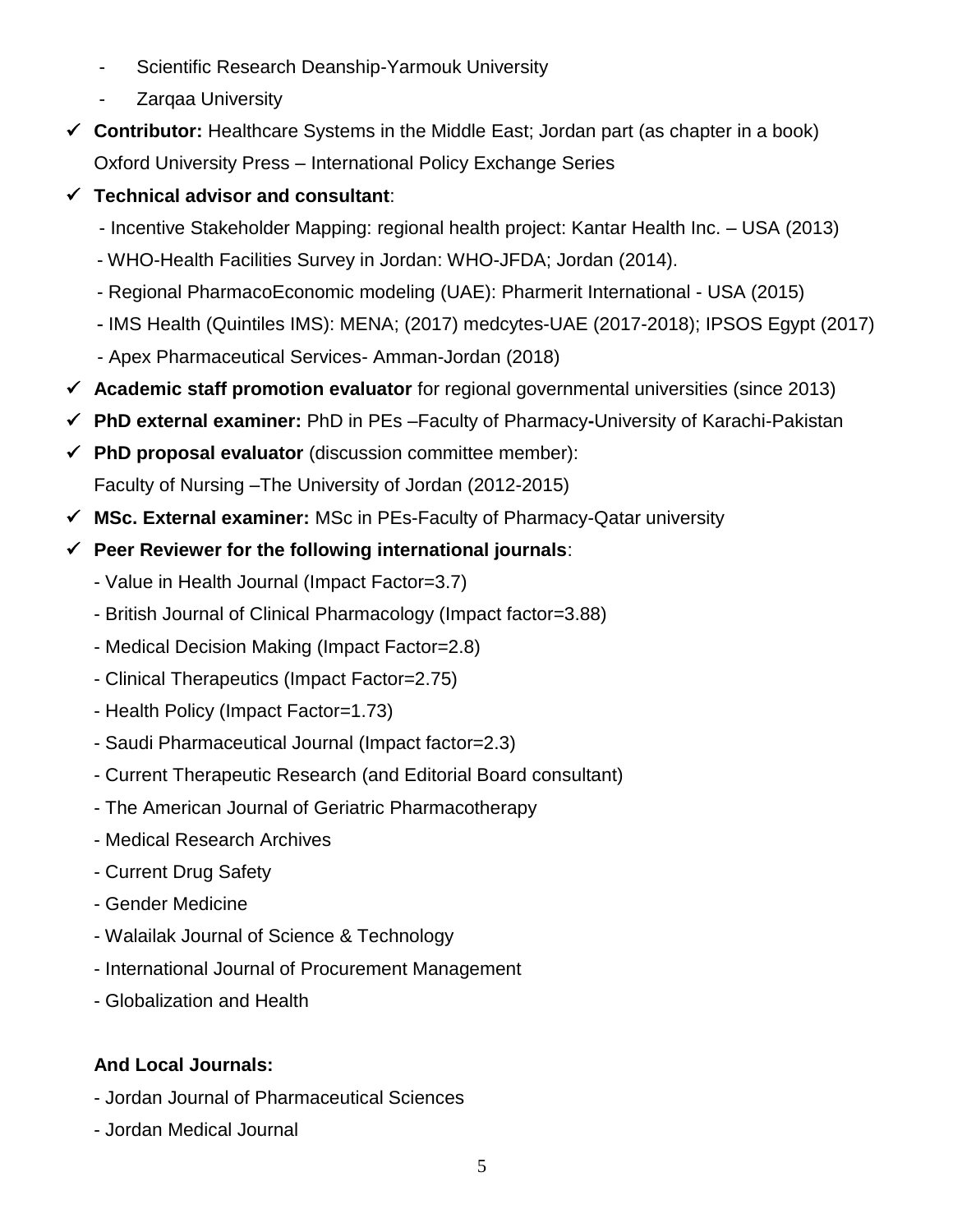- Jordan Journal of Business Administration
- Jordan Journal of Educational Sciences
- **ISPOR Meeting Travel Grant Committee member (2015- present)**
- **Research review committee member** for ISPOR International Meetings in North America, ISPOR Annual Congresses in Europe and ISPOR Latin America conferences (Research Abstracts for podium & poster presentations, workshops and issue panels)
- **Judge of podium & poster presentations**, workshops and issue panels of North America ISPOR International meetings and European ISPOR congresses
- **Decision-maker Case Study Reviewer**-ISPOR 15th Annual Int'l Meeting: 2010 USA
- ISPOR book: **"Reliability & Validity of Data Sources for Outcomes Research & Health and Disease Management"** chapters' reviewer. Jan 2010
- **ISPOR Health Technology Assessment Principles Working Group manuscript reviewer.**  March 2010

# **Postgraduate supervision:**

- **1.** MSc. Co-supervisor-Kingston University London-UK: A comparison of generic and originator brand drug prices between Jordan and United Kingdom-MSc. **awarded** 9/2008 **(published)**
- **2.** MSc. main supervisor-International business-Faculty of Business -University of Jordan: The Effect of Over-the-Counter Drugs' Price Deregulation on Jordanian Consumers (Paracetamol as an Example)- MSc. **awarded** April 2009 **(published)**
- **3.** MSc. single supervisor-Women Studies Centre-Faculty of Postgraduate Studies-University of Jordan: Pharmaceuticals' direct to consumer advertising from a gender perspective in Jordan-MSc. **awarded** May 2009 **(published)**
- **4.** MSc. single supervisor-MBA-Management-Faculty of Business-University of Jordan: Investigating the effect of data exclusivity on the pharmaceutical sector in Jordan-MSc. **awarded** Dec 2011 **(published)**
- **5.** MSc. main supervisor-MBA-Marketing-Faculty of Business-University of Jordan: Investigating the effect of pharmaceutical companies' gifts on doctors' prescribing behavior in Jordan-MSc. **awarded** Jan 2012 **(published)**
- **6.** MSc. main supervisor-MBA-Marketing-Faculty of Business-University of Jordan: Investigating the effect of personal selling on doctors' prescribing behavior in Jordan: Antihypertensive drugs as an example MSc. **awarded** Dec 2012 **(published)**
- **7.** Co-supervisor-MBA-Marketing-Faculty of Business-University of Jordan: the interactions between pharmaceutical sales representatives and physicians in Jordan: investigating the role of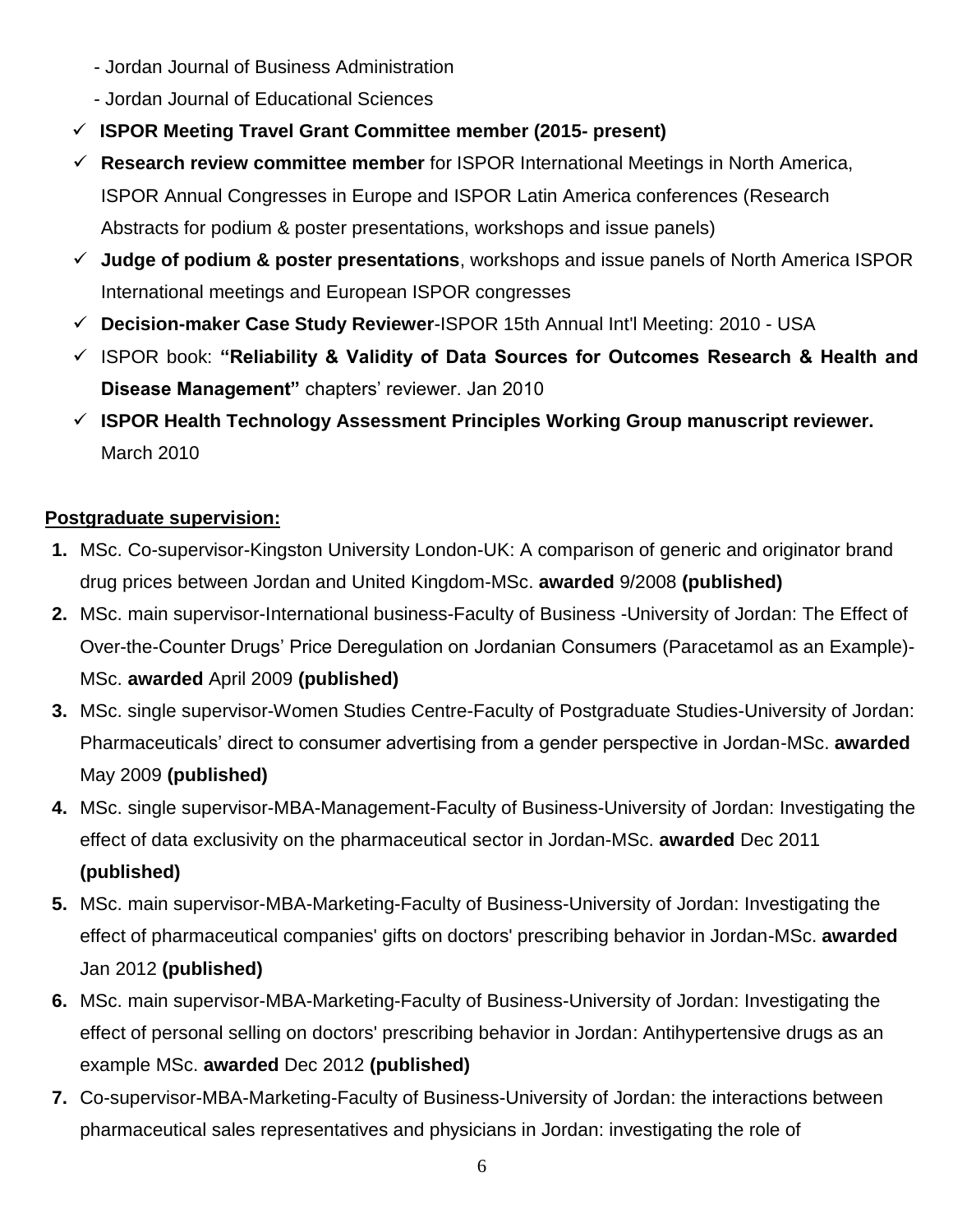pharmaceutical personal selling on changing physician's prescribing choice of medicine **awarded** Dec 2012 **(published)**

- **8.** PhD external supervisor: An investigation of the factors that influence the pricing of medicines in Jordan in comparison to the United Kingdom-Kingston University London. PhD **awarded** Dec 2013 **(published)**
- **9.** MSc. main supervisor- Department of Pharmaceutical Sciences-Faculty of Pharmacy-University of Jordan: Investigating physicians' perception of pharmaceutical trade names in Jordan's private market: simulated and real-world setting approaches.MSc. **awarded** May 2014 **(published)**
- **10.** MSc. supervisor- Department of Biopharmaceutics and Clinical Pharmacy-Faculty of Pharmacy-University of Jordan: Knowledge, Attitude and Practice regarding Fear of Hypoglycemia: assessment of patients and physicians. MSc. **awarded** May 2014 **(published)**
- **11.** MSc. co supervisor- Department of Pharmaceutical Sciences-Faculty of Pharmacy-University of Jordan: Chemical profiling and detecting counterfeit of life style products in the major MENA markets using chemometrics analysis. MSc. **awarded** Dec 2015
- **12.** MSc. supervisor- Department of Biopharmaceutics and Clinical Pharmacy-Faculty of Pharmacy-University of Jordan: Fear of Hypoglycemia: assessment of patients and physicians among oral hypoglycemic agents in Jordan. MSc. **awarded** Dec 2015 **(published)**
- **13.** MSc. supervisor- Department of Biopharmaceutics and Clinical Pharmacy-Faculty of Pharmacy-University of Jordan: Economic impact of selecting oncology drugs for formulary inclusion in Jordan university Hospital. MSc. **awarded** July 2018

## **Books:**

.1 **دليل االنتاج العلمي للعاملين في الجامعة األردنية )2011-1988م(.** إعداد: **د. ابراهيم العبادي**، ايمان العمري، اسماء العطيات، عصام الحمدان، عالء البجق**. تقديم**: أ.د. محمدعدنان البخيت )2012(

**Scientific Output for University of Jordan Academicians (1988-2011)**

 .**(Health Care Cost, Quality, and Outcomes – ISPOR Book of Terms) الصحية الرعاية ونواتج ،جودة ،تكاليف** .2 ترجمة و تحقيق: **د. ابراهيم العبادي** وĩخرون )2016( *(Arabic to translation Terms of Book ISPOR(*

## **Publications:**

**1.** *Ibrahim Alabbadi, Grainne Crealey, Michael Scott, Simon Baird, Tom Trouton, Jill Mairs and James McElnay*. Impact of modified System of Objectified Judgment Analysis (SOJA) methodology on prescribing costs of ACEIs. Clinical Drug Investigation (2006); 26 (9): 485-94. Presented at the 8th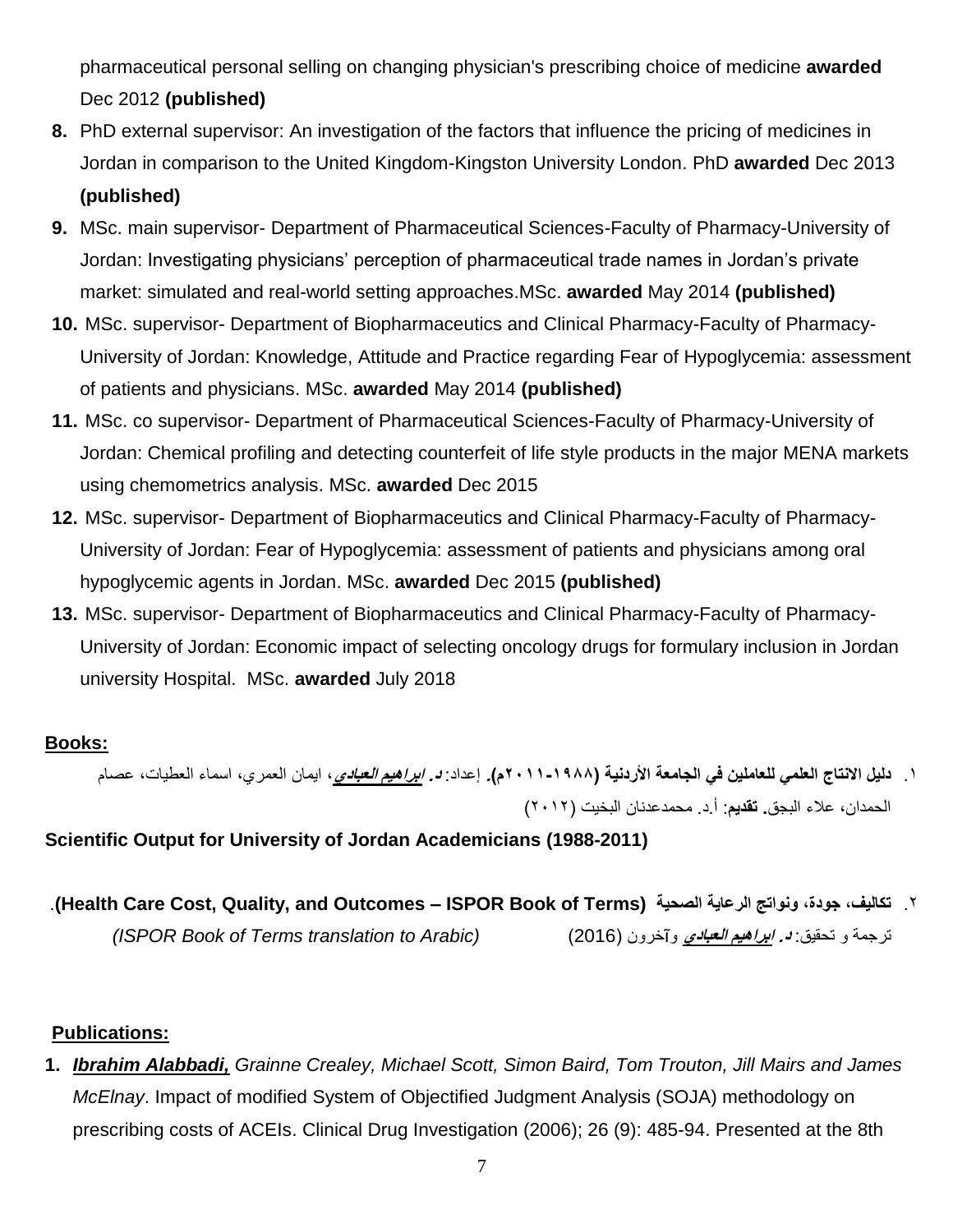International Society of PharmacoEconomics and Outcomes Research Annual European Congress, Florence, Italy (November 2005)

- **2.** *Mike Scott, Mark Timony, Jill Mairs, Grainne Crealey, Ibrahim Alabbadi, Rob Brenninkmeijer, Robert Janknegt and James McElnay.* Safe Therapeutic Economic Pharmaceutical Selection (STEPS): development, introduction and use in Northern Ireland. Expert Opin. Pharmacother (2007) 8: S57-S63
- **3.** *Mike Scott, Mark Timony, Jill Mairs,Grainne Crealey, Ibrahim Alabbadi, Rob Brenninkmeijer, Robert Janknegt and James McElnay.* Matrix models and STEPS: concluding remarks: Expert Opin. Pharmacother (2007) 8(Suppl. 1): S65-S67
- **4.** *Ibrahim Al-Abbadi, Abdelraouf Qawwas, Mahmoud Jaafreh, Taher Abosamen and Maisa Saket.* One-year Assessment of Joint Procurement of Pharmaceuticals in the Public Health Sector in Jordan. (2009) Clinical Therapeutics. 31(6): 1335-43
- **5.** *Ibrahim Al-Abbadi, Fadi Alkhateeb, Nile Khanfar, Bahaudin Mujtaba and Latif David.* Pharmacy Students' Perceptions of the Teaching Evaluation Process in Jordan: Education, Business and Society: Contemporary Middle Eastern Issues. Vol. 2 No. 3, 2009 pp. 181-190
- **6.** *Ibrahim Al-Abbadi* 2007 ISPOR International Fellowship Award recipient report. ISPOR CONNECTIONS-ISPOR CORNER Vol. 15 (No.2), March/April 2009: page 11
- **7.** *Ibrahim Al-Abbadi* Health Care Equity Issues in the Middle East. ISPOR CONNECTIONS-POLICY ANALYSIS Vol. 15 (No.4), July/August 2009: page 8-9
- **8.** *Ibrahim Alabbadi, Grainne Crealey, Kathryn Turner, Therese Rafferty, Lynn Keenan, Penny Murray and James McElnay.* Statin prescribing in Northern Ireland and England pre and post introduction of the Quality and Outcomes Framework. Pharm World & Sci (2010) 32 (1); 43-51
- **9.** *Ali Al-Maaieh, Ahmad Oran and Ibrahim Alabbadi.* Over-The -Counter Drugs' Price De- regulation in Jordan: The Case of Paracetamol: Jordan Medical Journal (2010) 44 (2); 208-215
- *10.* Faris El-Dahiyat, Reem Kayyali and *Ibrahim Alabbadi*. A comparison of generic and originator brand drug prices between Jordan and the United Kingdom. Jordan Journal of Pharmaceutical Sciences (2011) 4 (1)*;* 35-48
- *11. Kalipso Chalkidou, Joanne Lord, Nour A. Obeidat, Ibriham A. Alabbadi, Adrian G. Stanley, Rania Bader, Aiman Momani, Rachel M. O'Mahony, Lara Qatami and Derek Cutler*. Piloting the development of a cost-effective evidence-informed clinical pathway: managing hypertension in Jordanian primary care: International Journal for Technology Assessment in Healthcare (2011), 27 (2), 151-158
- **12.** *Ibrahim Alabbadi*, *Renad Al-Momani and Hala Khyami-Horani*. Impact of electronic academic staff websites for scientific research documentation on world universities ranking: University of Jordan challenge; 11<sup>th</sup>INTERNATIONAL EDUCATIONAL TECHNOLOGY CONFERENCE, Istanbul University, Istanbul, TURKEY (May 2011): Proceedings Book, Volume 1: 597-600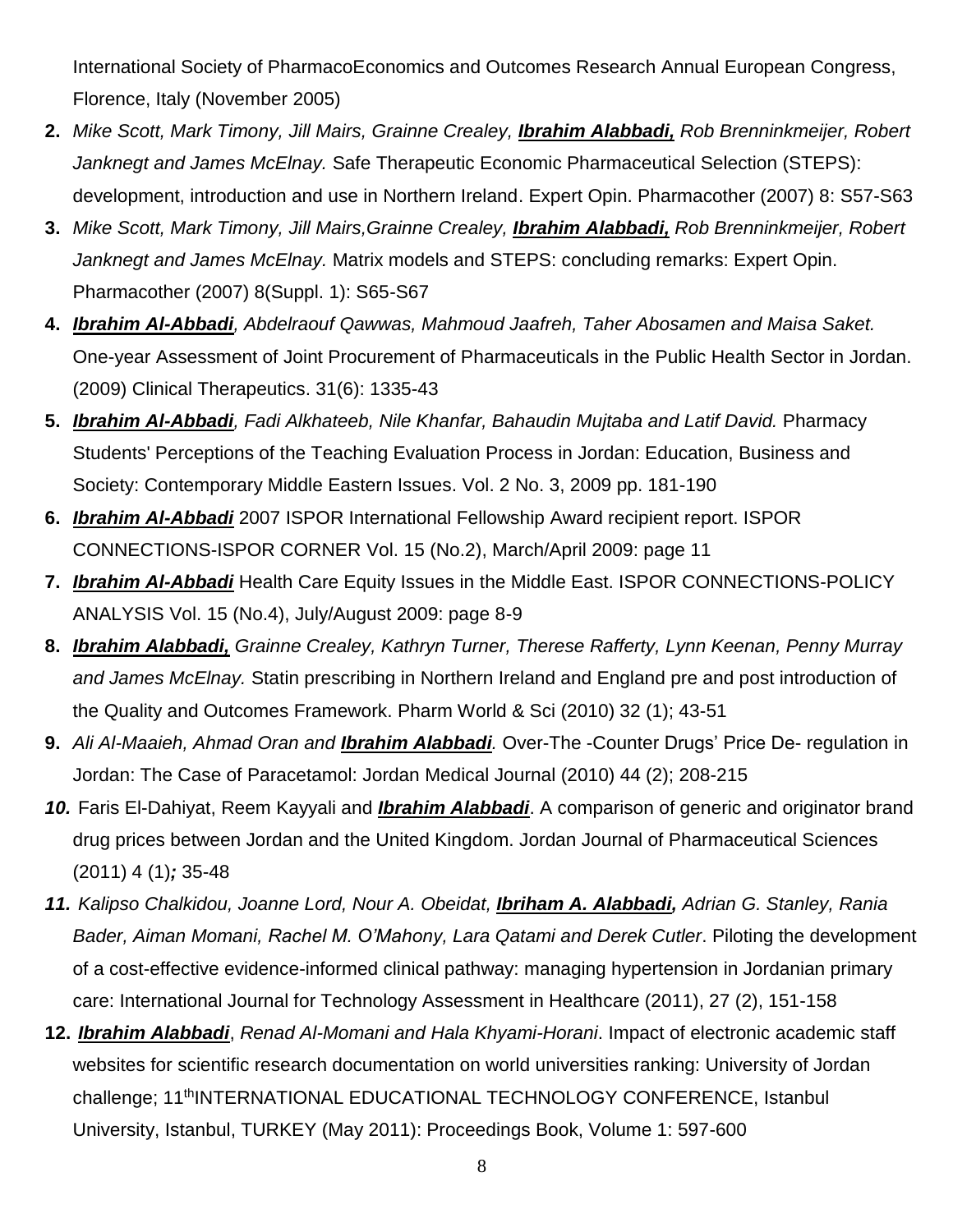- **13.***Ibrahim Alabbadi*. Cost impact of purchasing pharmaceuticals jointly in the public health sector in Jordan. (2011) Jordan Journal of Pharmaceutical Sciences,Vol. 4, No. 2: 97-104
- **14.** *Ryan B Abbott, Rania Bader, Lina Bajjali, Taher Abu ElSamen,Thamer Obeidat, Hanan Sboul, Mustafa Shwayat and Ibrahim Alabbadi*. The price of medicines in Jordan: the cost of trade-based intellectual property. Journal of Generic Medicines: The Business Journal for the Generic Medicines Sector (2012), 9(2) 75–85
- **15.** *Abrar Ghaith, Hani Aldmour and Ibrahim Alabbadi***.** Investigating the effect of pharmaceutical companies' gifts on doctors' prescribing behavior in Jordan. European Journal of Social Sciences, Volume 36 Issue 4, Jan 2013, pp.528-536.
- **16.** *Eiman Abulhaj, Amjad Abu Elsamen and Ibrahim Alabbadi***.** Investigating the factors affecting doctor's prescribing behavior in Jordan: Anti-hypertensive drugs as an example. European Journal of Social Sciences, Volume 38 Issue 3, May 2013, pp. 380-391
- **17.** *Ibrahim Alabbadi, Azmi Mahafza, Mousa M. Al-Abbadi and Amir Bakir.* Investment opportunities in health: Feasibility of building an American private hospital in Jordan. European Journal of Social Sciences, Volume 40 Issue 2, Oct. 2013, pp. 312-329

**.18 ابراهيم العبادي** وسليمان الشياب. تقويم تطبيق المرحلة الثانية للشراء الموحد لألدوية في القطاع العام في األردن )اعتمـــــاداً على مبدأ اقتصاديات شراء الكميات الكبيرة). المجلة العربية للعلوم الصيدلية – الجمعية العلمية لكليات الصيدلة في الوطن العربي، المجلد الخامس، العدد األول، رجب– 1435 أيار )مايو 2014)، ص 42-32

- **19.** *Ibrahim Alabbadi*, *Ryan Abbott and Deema Jaber*. Jordanian stakeholder attitudes toward generic substitution. Journal of Generic Medicines: The Business Journal for the Generic Medicines Sector. (2014) vol. 11, 1-2: pp. 24-34.
- **20.** Rand Alawi and *Ibrahim Alabbadi*. Investigating the effect of data exclusivity on the pharmaceutical sector in Jordan. Jordan Journal of Pharmaceutical Sciences, Volume 8, No. 2, 2015 pp. 70-81
- **21.** Hamsa Al-Aqqad, Muhammed Al-Zweiri & *Ibrahim Alabbadi*: Investigating physicians' perception of pharmaceutical trade names in Jordan's private market: simulated and real-world setting approaches. Pharm Med (2015) 29, 3:169-178
- **22.** Zolta´n Kalo, *Ibrahim Alabbadi*, Ola Ghaleb Al Ahdab *et al*. Implications of external price referencing of pharmaceuticals in Middle East countries. Expert Rev. Pharmacoecon. Outcomes Res. (2015) 15, 6: 993-998
- **23.** A. Agil, E. K. Elmahallawy, J. M. Rodríguez-Ferrer, A. Adem, S. M. Bastaki*, I. Al-abbadi*, Y. A. Fino Solano and M. Navarro-Alarcón. Melatonin increases intracellular calcium in the liver, muscle, white adipose tissues and pancreas of diabetic obese rats. (2015) [Food Funct.](http://pubs.rsc.org/en/journals/journal/fo)**,** 6**,** 2671-2678
- **24.** *Ibrahim Alabbadi* and Eman A Hammad. The impact of generic entry and price competition in Jordanian public health sector. (2015) Journal of Generic Medicines. 11, 3-4: 123-128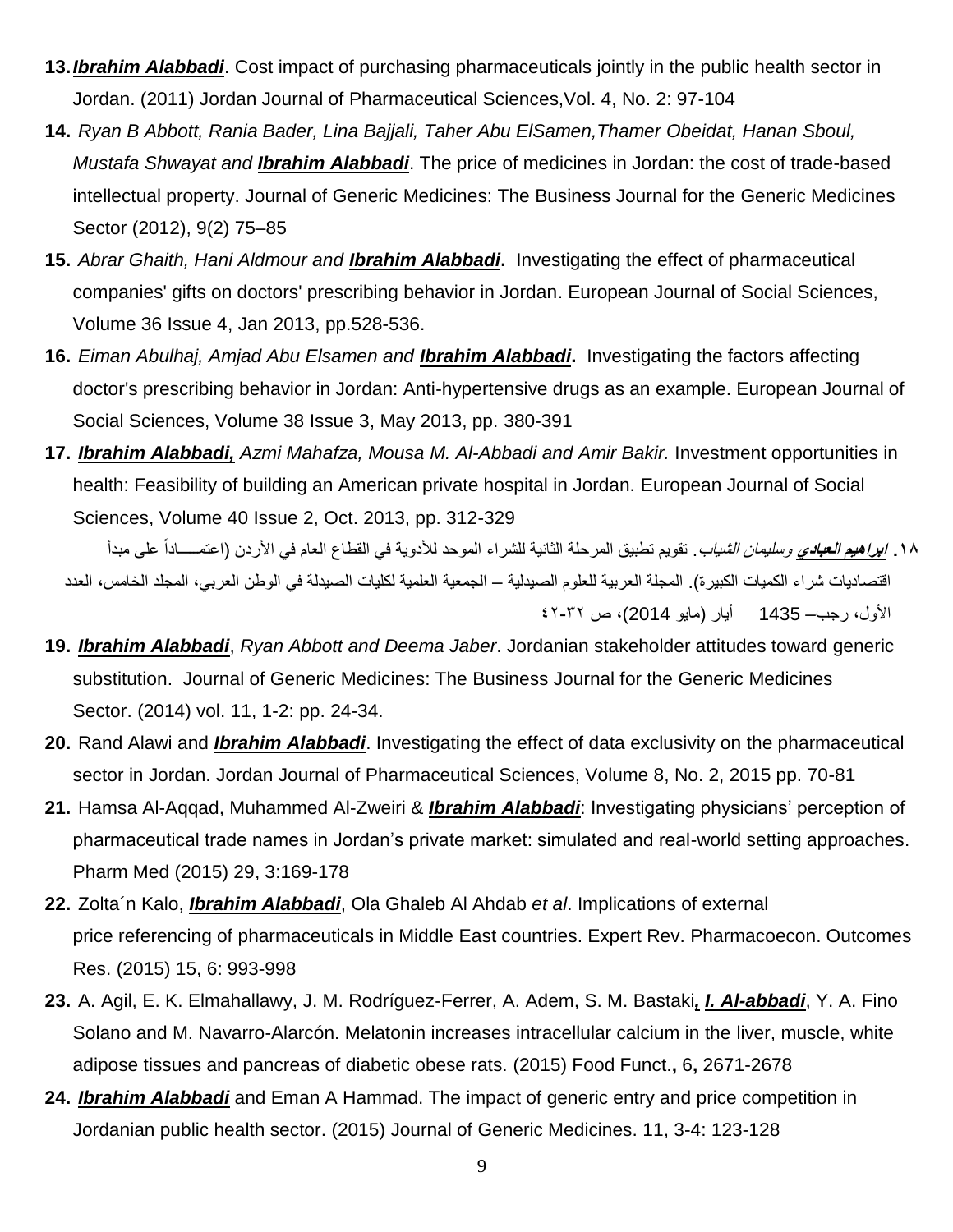- **25.** *Ibrahim Alabbadi*: Budget impact of adding one Dipeptidyl peptidase-4 inhibitor to Ministry of Health Jordan tender list in the treatment of Type II Diabetes Mellitus. (2015) Jordan Journal of Pharmaceutical Sciences 8, 3: 173-180
- **26.** Daoud Al-Badriyeh, M. Fahey, *I. Alabbadi*, A. Al-Khal, and M. Zaidan. Statin Selection in Qatar Based on Multi-Indication Pharmacotherapeutic Multi-Criteria Scoring, and Clinician Preference. (2015) Clinical Therapeutics 37, 12: 2798-2810
- **27.** *Ibrahim Alabbadi*: Pharmaceutical business and Pharmaceutical industry: new tracks in pharmacy education initiated in Jordan. (2015) Jordan Journal of Pharmaceutical Sciences. 8, 3: 217-227
- **28.** Qais Al-Efan, Shaymaa Al-Imam, Tareq Mukattash, Nizar Mhaidat, *Ibrahim Alabbadi* and Karen Rascati. Pharmacoeconomics Education in WHO Eastern Mediterranean Region. Currents in Pharmacy Teaching and Learning (2015), 7, 6: 819-825
- **29.** *Ibrahim Alabbadi***.** Impact of hosting Syrians on the availability of medicines in the Jordanian public health sector. (2015) European Journal of Social Sciences. Volume 48 Issue 4, pp. 459-467
- **30.** Sumaya Abuloha, *Ibrahim Alabbadi*, Abla Albsoul-Younes, Nidal Younes and Ayman Zayed. The role of clinical pharmacist in initiation and/or dose adjustment of insulin therapy in diabetic patients in outpatient clinic in Jordan. (2016) Jordan Journal of Pharmaceutical Sciences, Vol. 9, No. 1, 33-50
- **31.** Eman Hammad, Taissir Fardous and *Ibrahim Alabbadi*. Costs of hospital services: a case study from Jordan. Int J Health Plann Mgmt 2016 Published online in Wiley Online Library
- **32.** Daoud Al-Badriyeh, *I. Alabbadi*, M. Fahey, A. Al-Khal, and M. Zaidan. Multi-indication pharmacotherapeutic multi-criteria scoring model for the comparative formulary inclusion of proton pump inhibitors in Qatar. (2016) Clinical Therapeutics. Volume 38, Issue 5, Pages 1158–1173
- **33.** Shallya Omar, Abla-Bsoul Younes and *Ibrahim Alabbadi*. Hypoglycemia fear among diabetics. Jordan Journal of Pharmaceutical Sciences, Volume 9, No. 2, 2016: P. 77-87 **.34** هديل عاشور **وابراهيم العبادي**. اإلعالنات الدوائية الموجهة للمستهلك مباشرة في األردن من منظور جندري. المجلة الصحية لشرق المتوسط )EMHJ)، المجلد ،22 رقم 6 حزيران 2016 )ص 393-383(
- **35.** [Albsoul-Younes A,](https://www.ncbi.nlm.nih.gov/pubmed/?term=Albsoul-Younes%20A%5BAuthor%5D&cauthor=true&cauthor_uid=27356661) [Gharaibeh L,](https://www.ncbi.nlm.nih.gov/pubmed/?term=Gharaibeh%20L%5BAuthor%5D&cauthor=true&cauthor_uid=27356661) [Murtaja AA,](https://www.ncbi.nlm.nih.gov/pubmed/?term=Murtaja%20AA%5BAuthor%5D&cauthor=true&cauthor_uid=27356661) [Masri A,](https://www.ncbi.nlm.nih.gov/pubmed/?term=Masri%20A%5BAuthor%5D&cauthor=true&cauthor_uid=27356661) *[Alabbadi](https://www.ncbi.nlm.nih.gov/pubmed/?term=Alabbadi%20I%5BAuthor%5D&cauthor=true&cauthor_uid=27356661) I,* [Al-Qudah AA.](https://www.ncbi.nlm.nih.gov/pubmed/?term=Al-Qudah%20AA%5BAuthor%5D&cauthor=true&cauthor_uid=27356661) Patterns of antiepileptic drugs use in epileptic pediatric patients in Jordan. [Neurosciences \(Riyadh\).](https://www.ncbi.nlm.nih.gov/pubmed/27356661) 2016 Jul; 21(3): 264-7.
- **36.** Amirah Daher and *Ibrahim Alabbadi*. Investigating the Effect of Syrian Refugees on the Pharmaceutical Sector in Jordan. Archives of Iranian Medicine. Aug 2017; Vol. 20 (8): 538-546
- **37.** Ahmed Albarqawi, Amjad Abu Elsamen, Amirah Daher and *Ibrahim Alabbadi*. Examining the Effect OF Pharmaceutical Personal Selling on the Physicians' Prescribing Choice of Medicine in Jordan. Academia Journal of Scientific Research. Oct 2016; Vol. 4(10): 337-344.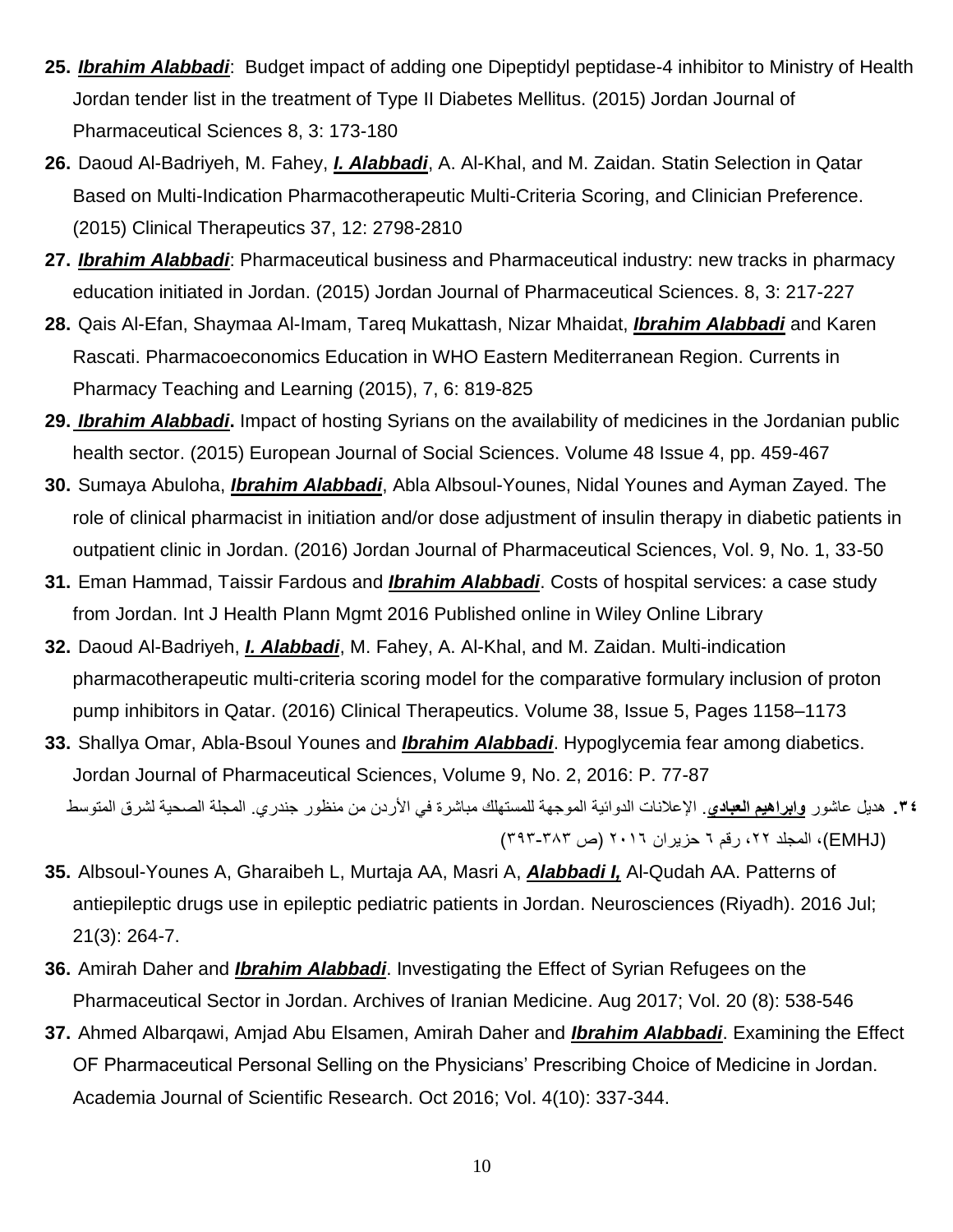**38.** Abdelkarim A. Al-Qudah, Abla Albsoul-Younes, Amira T. Masri, Samah K. AbuRahmah, *Ibrahim A. Alabbadi*, Omar A. Nafi, Lubna F. Gharaibeh, Amer A. Murtaja, Lina H. Al-Sakran, Haya A. Arabiat, Abdallah A. Al-Shorman. Type and etiology of pediatric epilepsy in Jordan: a multi-center study. Neurosciences 2017; Vol. 22 (4): 267-273

#### **Unpublished research:**

- Measuring satisfaction of Jordanian Joint Procurement Department (JPD) customers & Stakeholders: Feb 2009-submitted to the JPD council –Jordan
- Co-authoring 2 sections (Healthcare system in Jordan; Saudi Arabia healthcare system): chapter in one of ISPOR books: "Reliability & Validity of Data Sources for Outcomes Research & Health and Disease Management"-2011
- Perception of faculty members of pharmacy school at University of Jordan of teaching and students' evaluation
- Drug selection for formulary inclusion in JUH
- Cost of illness of invasive pneumococcal disease in Jordan

#### **Faculty for Factory program:** (summer 3 months) **- Jordan:**

- Triumpharma-2008 cycle: Developing a strategic marketing plan for Triumpharma
- TQ Pharma-2009 cycle: Performing a marketing research and analyzing the status quo in order to propose base line marketing for TQ Pharma company - Poster presentation

#### **Membership:**

- *Registered Member: Jordan Pharmaceutical Association (JPA) (since 1987); Elected as Scientific Committee and Sports Committee Head (JPA) for 1989-1991& 2000-2002*
- *Medical Committee – Goodwill Campaign (Princess Basma) (2001-2013)*
- *Elected member of the Executive Committee of the Scientific Association of Colleges of Pharmacy in the Arab World; Association of the Arab Universities (2013-present)*
- *Accreditation Committee for Faculty of Pharmacy at Hashemite University- Jordanian Accreditation Council – Oct 2013*
- *Expert: Knowledge Domains determination in Business and Pharmacy- Jordanian Accreditation Council – 2014 - present*
- *Healthcare and Life Sciences – Jordan Competitiveness Program – USAID (Jan 2014-present) Consultative & Leadership groups: Medical Education and Pharma*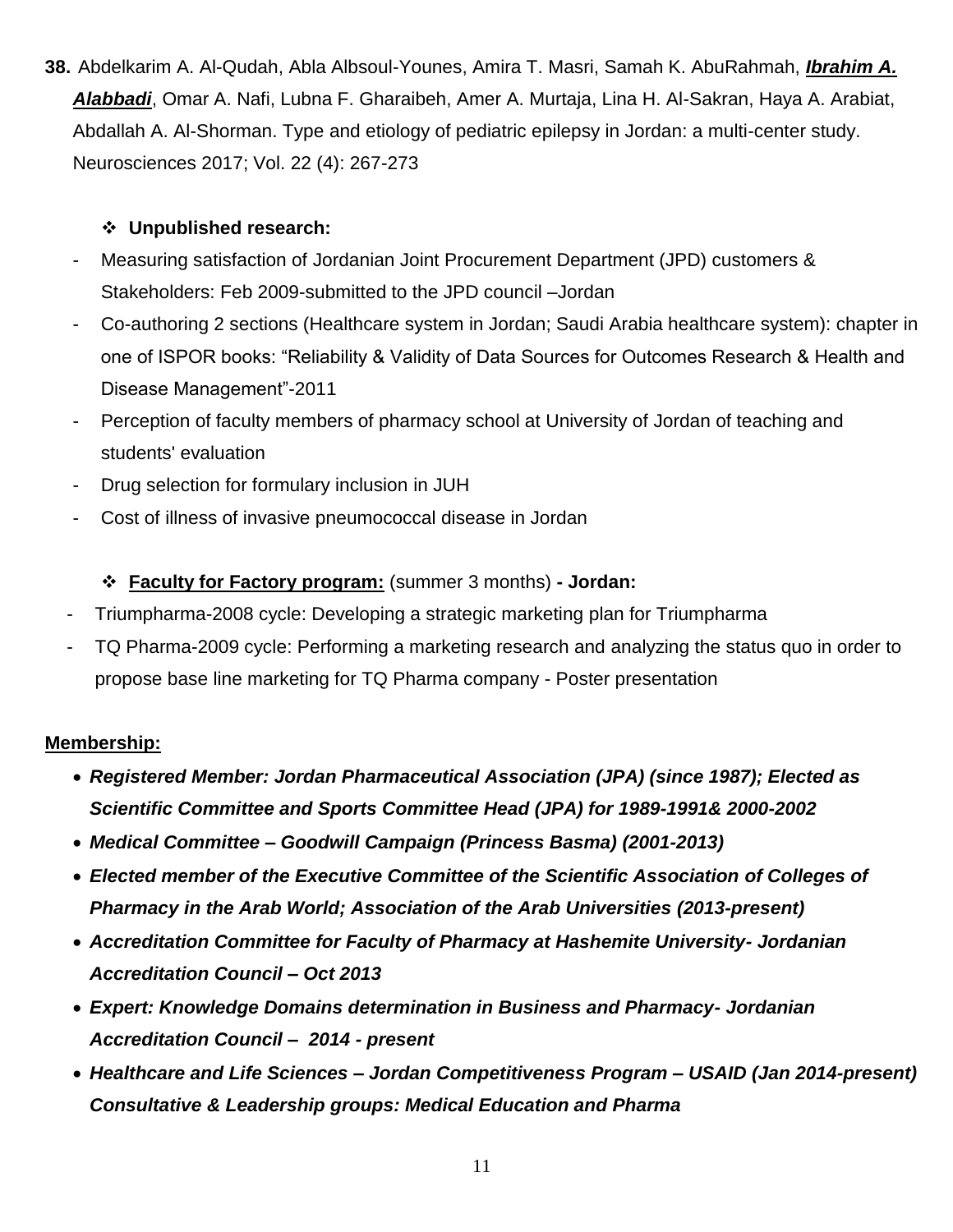- *Member Cofounder: (Excellency Training Centre Council) for pharmaceutical industry technicians, chaired by Late His Excellency Samih Darwazeh – Jordan Ministry of Labor in cooperation with German government (2008)*
- *Research committee for the Evaluation of Joint Procurement Department in Jordan (2007, 2008 and 2009)*
- *Regional Heart Failure Payer Advisory Board (organized by Novartis) (December 2014)*
- *Cost effectiveness committee for oncology products-MoH (2014)*
- *Ministry of Health Central Technical Pharmacy and Therapeutics Committee: "Costeffectiveness Committee" chair (2014-present)*
- *Cofounder and member: Jordan Faculties of Pharmacy Association (2013-2016)*
- *Executive Committee for the First International Conference of the Jordanian Faculties of Pharmacy – Israa University, Oct 28-29, 2015*
- *Scientific Committee for the First International Conference of the Jordanian Faculties of Pharmacy – Israa University, Oct 28-29, 2015*
- *Higher Committee for the second International Conference of the Jordanian Faculties of Pharmacy –University of Jordan, Oct 25-27, 2016*
- *Chair: Students Field Training Exam Committee - Jordan Pharmaceutical Association (2015-2017)*
- *Member: Treatment protocol developing committee for new registered/non registered hematology oncology products - Directorate of Health Insurance -MoH (2016-2018)*
- *Scientific Committee for the 20th International Scientific Conference for Arab Faculties of Pharmacy-The Second International Conference of the Jordanian Faculties of Pharmacy – Israa University, 2017*
- *Jordan National Health Technology Assessment Committee-High Health Council-MoH (2018)*
- *''KING HUSSEIN CHAIR'' Board member – Center for Strategic Studies - University of Jordan (Sept 2018 - present)*
- *Jordan Food and Drug Administration (JFDA):*
- **-** The Higher Committee for Drug & Pharmacy -JFDA (2008-2010, 2013-2015)
- **-** Pharmaceutical Pricing Committee-JFDA (2007-2013)
- **-** Pharmaceutical Pricing New Instructions Committee- JFDA-MoH (March-May 2011)
- **-** Head: Technical committee for setting pricing policies for vitamins and minerals in Jordan (2010)
- **-** Consultant pharmacoeconomist: Jordan National Drug Formulary committee (2007-2009)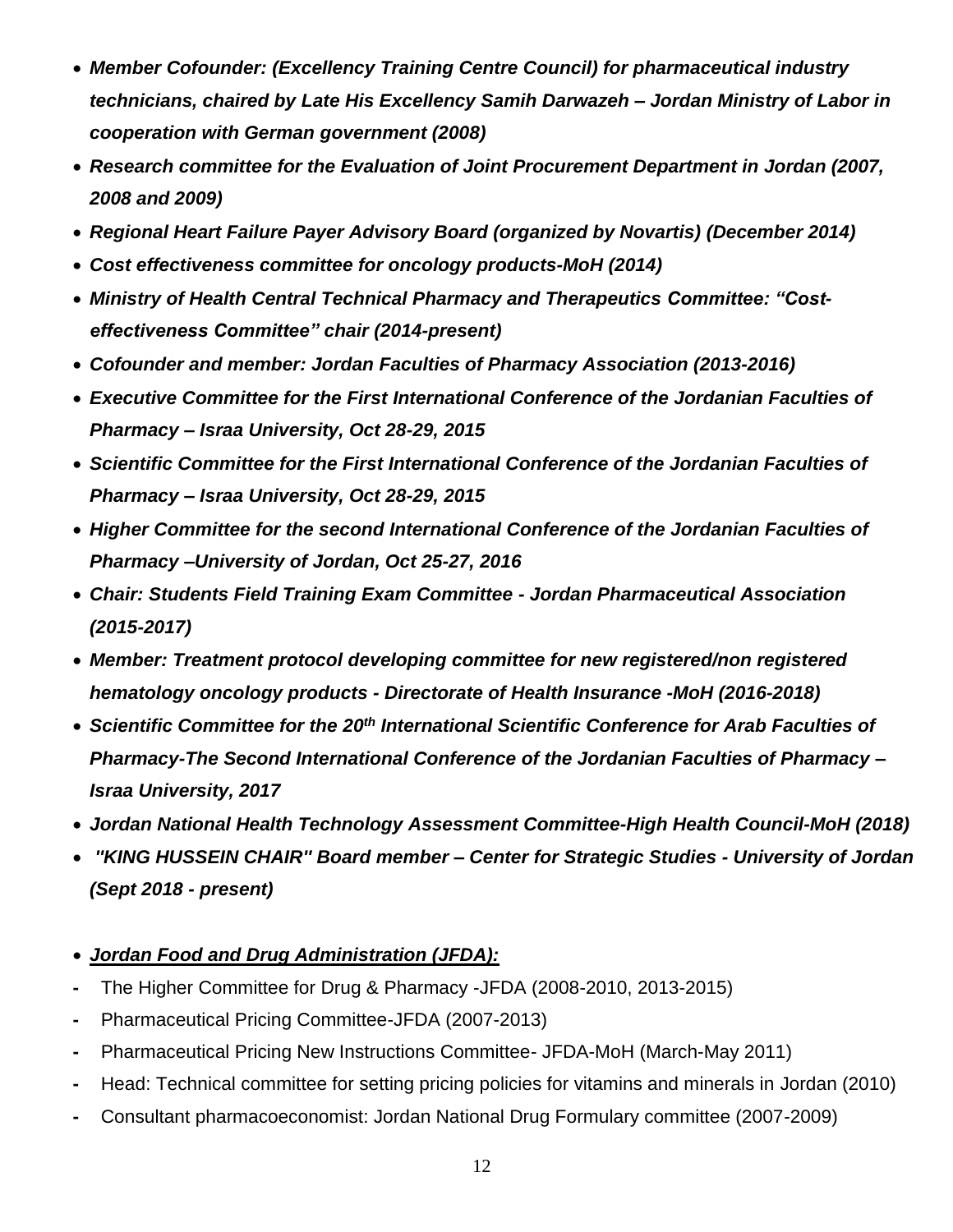# *International Society for PharmcoEconomics and Outcomes Research (ISPOR):*

- **-** Registered member: ISPOR since 2005
- **-** ISPOR-Jordan President (and main cofounder) started (2008-present)
- **-** ISPOR-Arabic Network Executive Committee chair (2014-2016) & cofounder (Jordan, Saudi Arabia, Egypt, UAE, Qatar, Kuwait, Lebanon, Algeria) 2012- present
- **-** ISPOR Asia Consortium (June 2012-present)
- **-** Direct to Consumer Advertising and its Relationship to RBM Working Group- ISPOR international (2010-2011)
- **-** Health Economic Publication Guidelines ISPOR international (2010-2011)
- **-** Global Health Care Reimbursement Systems & Decision Processes Working Group ISPOR international (2010-2011)
- **-** Value Based Health Care Working Group ISPOR international (2010-2011)
- **-** Disease & Health Management Working Group ISPOR international (2010-2011)
- **-** Leadership member of ISPOR Asia Consortium/Central Eastern Europe Network/ Arabic Network and Africa Network
- **- Health Policy Science Council Committee member** (ISPOR) representing Arabic countries (May 2017-present) (Reported directly to ISPOR Board of Directors)
- **- Research Committee - Health Policy Science Council** (ISPOR) (May 2017-present)
- **-** Health Technology Assessment Middle East and Africa (ISPOR) (Nov 2017-present)

## *University of Jordan –Amman-Jordan:*

- **-** Academic Faculty Members Investigation Committee
- **-** "University of Jordan Strategy Higher Committee" (2010-2011)
- **-** Scientific International Journals and Conferences Accreditation Regulations Committee (2011)
- **-** Journals Accreditation Committee (Nov 2010-Sept 2011)
- **-** Central Tenders Committee (2011 / 2012)
- **-** Postgraduate Defense Committees Marketing department, Management, Economics-
- **-** Faculty of Business University of Jordan since 2007
- **-** Postgraduate Defense Committees Clinical department Pharmacy since 2010
- **-** Jordan higher committee for voting to Petra to be one of the new seven world wonders: Petra won as a second among the new seven worlds wonders (2007)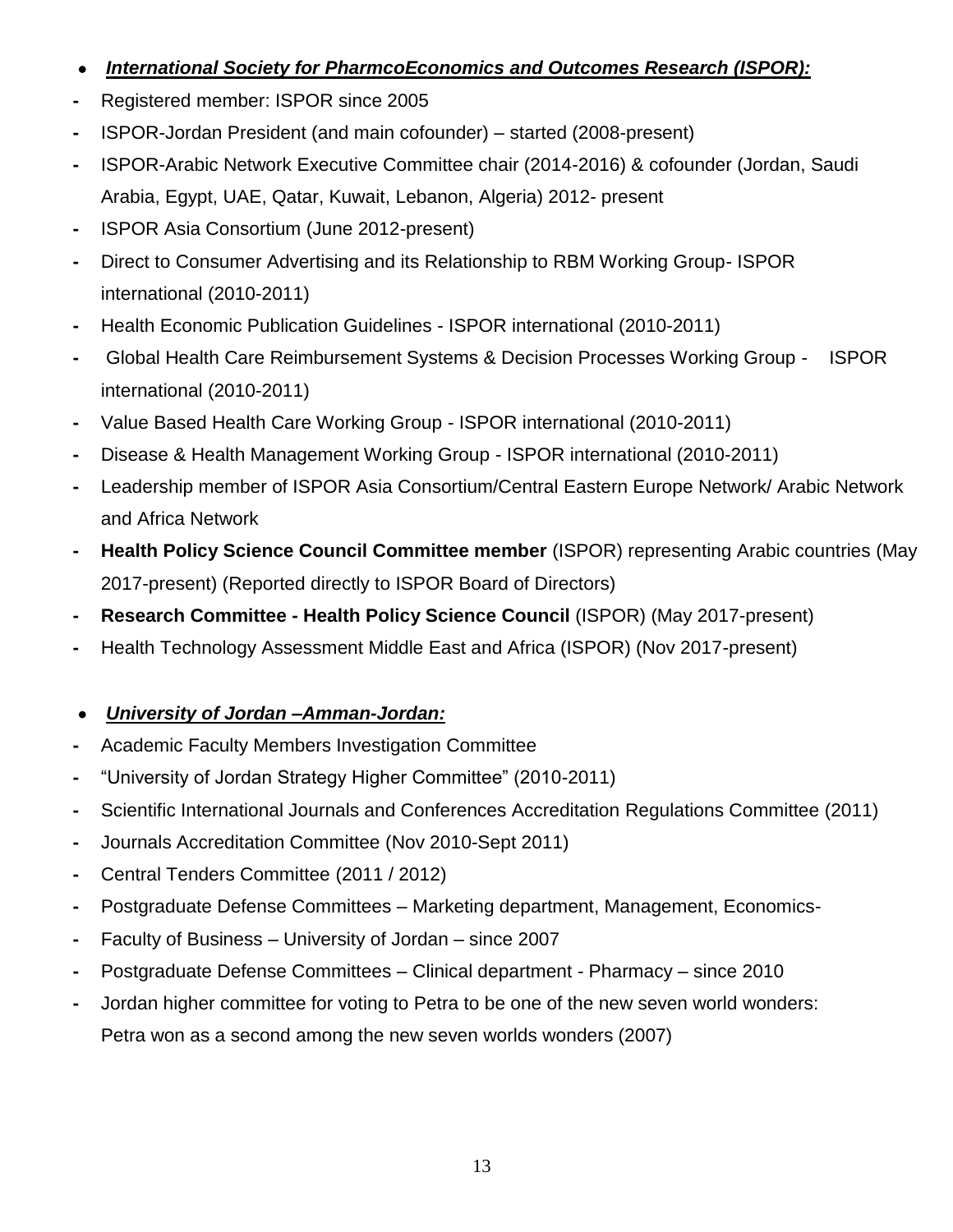## **Jordan University Hospital:** (2011 / 2012)

- **-** Executive Committee (the highest committee in the hospital)
- **-** Administration Committee
- **-** Medical Professional Committee
- **-** Drugs Committee
- **-** Higher Safety Committee

## **Faculty of Pharmacy - University of Jordan:**

- **-** Educational Curricula Committee (2009-2010)
- **-** Local Society Services Committee– (2007-2008)
- **-** Student's Investigation Committee (2007-2009)
- **-** Development Committee (2007-2008)
- **-** Chair of the Students' Council Elections Committee (2007-2008, 2008-2009)
- **-** Chair of the Sports Committee (2006-2011)
- **-** Member of reviewing committee for a faculty promotion submission (2017-2018)
- **-** Library Committee (2016-2017)
- **-** Pharmacy Field Training Committee (2016-2017)
- **-** Consultation Committee and Faculty of Pharmacy community stakeholders (2017-2018)
- **-** Member of the committee for selecting candidates for PhD-Marketing (2018)

## **Deanship of Scientific Research - University of Jordan** (Sept 2018 – present)

- **-** Deans Council University of Jordan
- **-** Appointment and Promotion Committee University of Jordan
- **-** The University of Jordan Conferences and Seminars Committee
- **-** Head of International Journals, Conferences and Publishers Committee
- **-** Vice President of Scientific Research Council
- **-** Acceptance of Excellent Students (in Research and Sciences) Committee
- **-** Supplies system committee
- **-** The Strategic Plan Committee
- **-** Board member: Hamdi Mango Center for Scientific Research
- **-** Chairman of ''The best PhD thesis on Jerusalem'' award committee
- **-** Skype Interview Committee for academic staff appointments
- **-** Faculty members (transport or promotion) renew instructions committee
- **-** The Council of Marine Science Station / Aqaba.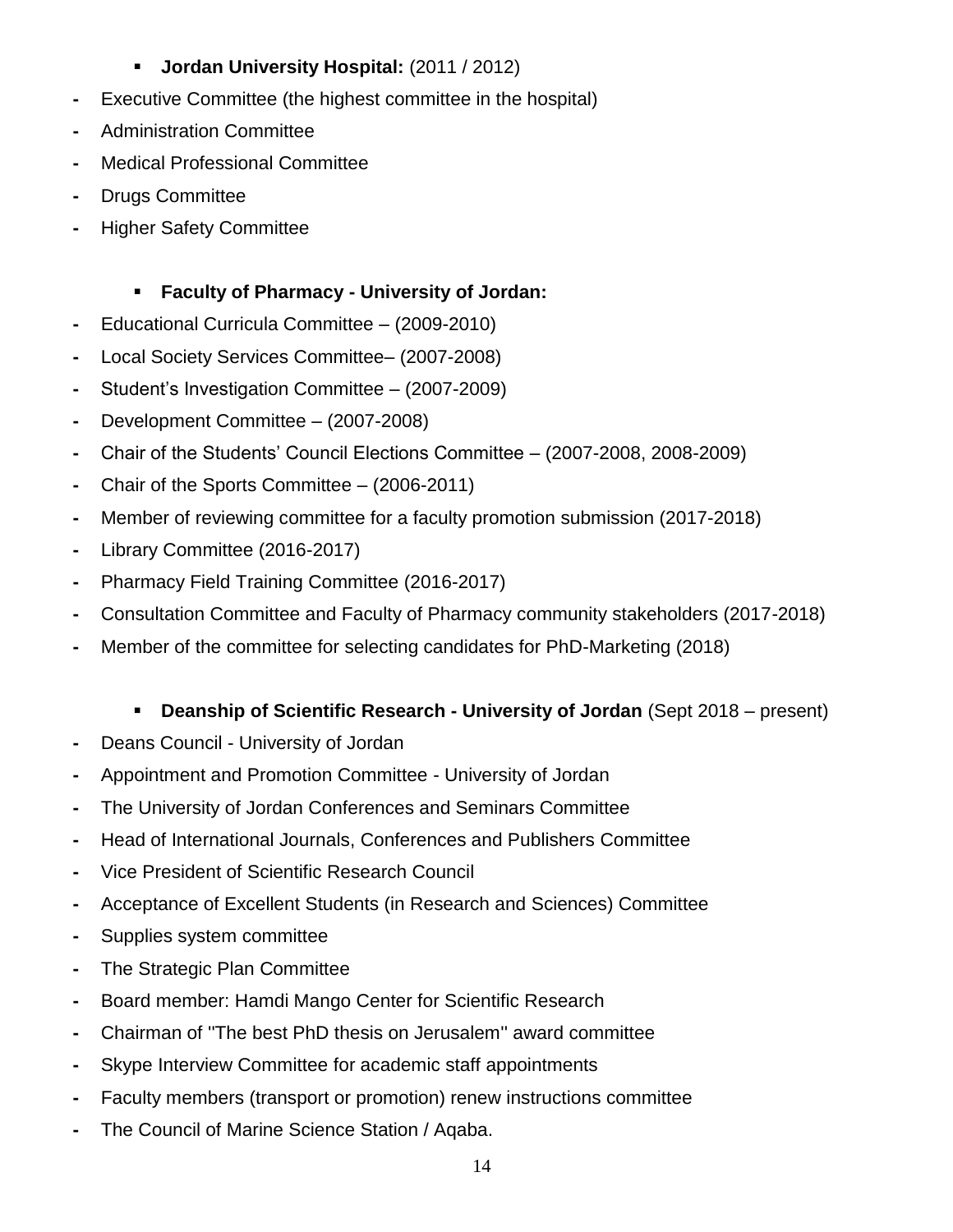- **-** General Secretary of the University of Jordan Global Team
- **-** ''Research Body'' scientific production and statistical analysis study committee
- **-** Instructions Committee for Outstanding Students (in Research and Sciences)
- **-** ''Research Body'' academic staff evaluation committee
- **-** ''The Jordanian National Center for Classification of Researchers'' establishing committee
- **-** Board member: Accreditation and Quality Assurance Center

#### *Yarmouk University – Irbid - Jordan:*

- **-** Chairman of Faculty of Pharmacy Temporary Council (Sept 2013-Sept 2016)
- **-** Member of Faculty of Medicine Temporary Council (Nov 2013-Sept 2016)
- **-** Planning & Development Committee (Sept 2013- Sept 2016)
- **-** Health Insurance Committee Sept 2013- Sept 2016 (Vice President: 2013- 2015)
- **-** Journals Accreditation Committee (Sept 2013- Sept 2016)
- **-** Deans Council Yarmouk University Irbid Jordan (Sept 2013- Sept 2016)
- **-** University Council Yarmouk University Irbid Jordan (Sept 2013- Sept 2016)
- **-** Academic Faculty Members Investigation Committee (April 2014- Sept 2016)
- **-** Health Services Management Master program curriculum development committee
- **-** Health Services Management Master Program Supervision Committee
- **-** QS international universities ranking Yarmouk University steering committee chaired by the university president

## *International organizations:*

- Jordanian MeTA Council (Medicines Transparency Alliance) funded by DFID-UK and WHO to improve availability, affordability and access equity of medicines by reforming Pharmaceutical sector in Jordan and increasing transparency in this regard (2008-2012)-HHC
- WHO-EMRO PharmacoEconomic evaluation team (Feb 2013-2018)
- National Technical Committee for the Pharmaceutical Baseline Assessment Survey-Level II: World health organization (WHO) and WHO Collaborating Center at Harvard School of Public Health; Amman-Jordan-2009

## *Miscellaneous:*

- **-** Member as a consultant pharmacoeconomist in the Jordan National Health Technology Assessment steering committee (2010-2012)
- **-** National team for reviewing and updating the National Drug Policy 2010 Jordan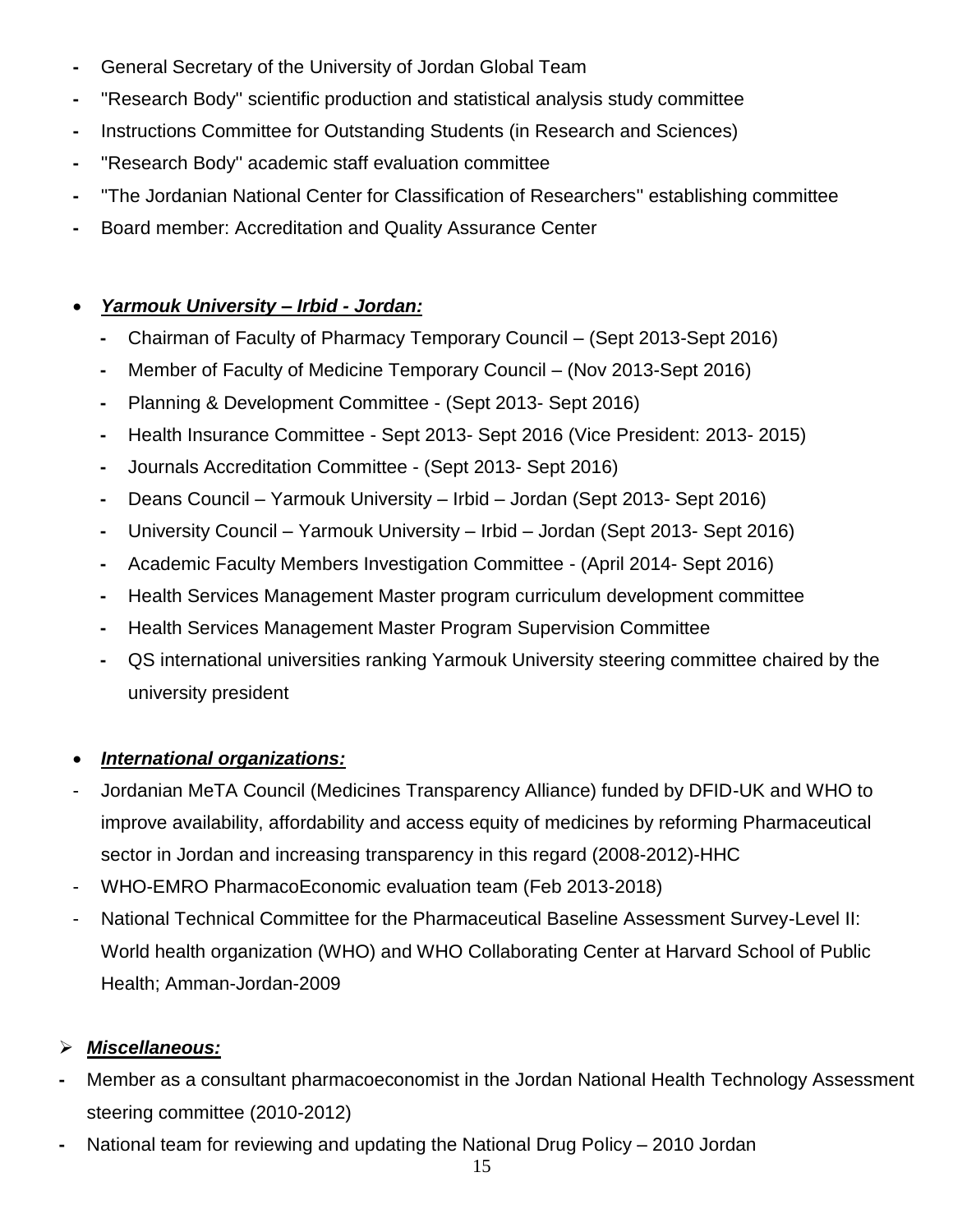- **-** Pharmaceutical cost containment policies task force- World Bank & MoH-Amman- (2011)
- **-** Member of (Management Pharmacy core curriculum developers' committee)-Hashemite University-Zarqa -Jordan (July 2011)
- **-** Cofounder and member of "Academic Association for Research and Development"-started in June 2011- Amman-Jordan
- **-** National Committee of "Information for All Program-National Information Technology Centre" Higher Council for Science and Technology-Prince Hassan Scientific City (2009)
- **-** Postgraduate Defense Committees Clinical department Faculty of Pharmacy Jordan University of Science and Technology – (2014-present)
- **-** Pharmaceutical Board Committee; Jordan Pharmaceutical Association: (2013-present)

#### **Selected international, regional and local presentations:** (older to newer)

- $\triangleright$  Presenter before the (Board of Directors of the Joint Procurement Department) chaired by the **Prime Minister of Jordan**: "One year assessment of pharmaceuticals joint procurement in the Jordanian public health sector", March 2008, Jordan Prime Ministry-Amman-Jordan
- ▶ Invited speaker: HEALTH CARE EQUITY ISSUES IN MIDDLE EAST. 2<sup>nd</sup> Plenary session ISPOR International 11th European Congress-**Athens, Greece** Nov 8, 2008
- Invited trainer: "Pharmaceutical Marketing: Skills and Applications" Midpharma Annual Meeting, Aqaba-Jordan, 14-16 Nov 2008
- Speaker: Jordan Medicines Transparency Alliance (MeTA) launch: "ISPOR-Jordan: the local chapter of the International Society for PharmacoEconomics and Outcomes Research (ISPOR)"– Sheraton Hotel-Amman May 31, 2009
- ▶ Invited Keynote lecturer: "Eisai Middle East: Partners for success", Eisai Middle East Partnership Meeting-Grand Hyatt Hotel, **Dubai - UAE** June 8, 2009
- Trainer: ISPOR-Jordan "PharmacoEconomics Training Seminar-I"-Hikma Offices-Amman-Jordan-September 5, 2009-for all ISPOR-Jordan members
- Main speaker: MeTA-Jordan workshop "Pharmacoeconomic Concepts (Introduction, Evaluation and Applications)"-Landmark Hotel-Amman-Jordan-Oct 14, 2009 for all Pharmacy & Therapeutic committees' clinicians and pharmacists in Jordan
- Invited lecturer: "Introduction to PharmacoEconomics"-The National Center for Diabetes, Endocrinology & Genetics-Amman-Jordan-Nov 24, 2009for all clinicians in the centre
- Speaker: Medicine Transparency Alliance (MeTA) Jordan Public Forum, Holiday Inn Resort, Dead Sea, Jordan-Nov 15, 16 2009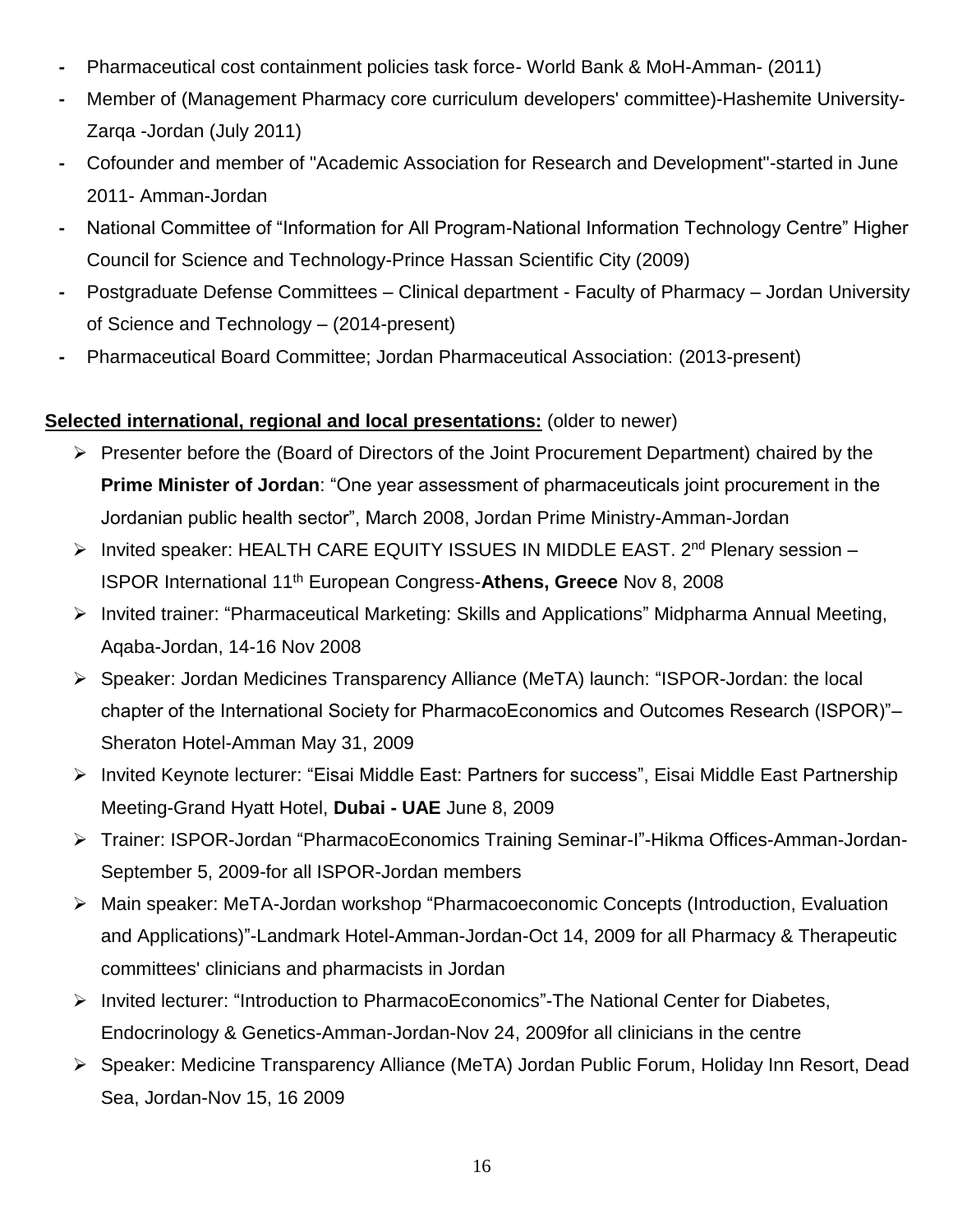- Speaker: Introduction and Briefing on Hypertension Standard Treatment Guidelines by the Technical Team; Dec 2009-Landmark Hotel-Amman-Guideline Development Group (GDG) Meeting - MeTA Jordan
- Speaker: PharmacoEconomics: concepts and applications; Feb 23, 2010-Kempinski Hotel Amman; training workshop for the pharmaceutical industry and generics importers in Jordan
- $\triangleright$  Speaker: Piloting a hypertension Guideline in Jordan; The 6<sup>th</sup> Palestinian Pharmaceutical & 2<sup>nd</sup> Clinical Pharmacy Conference-**Bethlehem-Palestine**, April 8, 2010
- $\triangleright$  Speaker: A comparison of generic and originator brand drug prices between Jordan and the United Kingdom; The 13th International Conference of pharmacists, Jordan Pharmaceutical Association, Amman-Jordan; April 23, 2010
- Speaker: BASID CONCEPTS OF PHARMACOECONOMICS' EVALUATIONS; PEs: Theory and Application workshop; 5TH Royal Medical Services International Conference- May 2010-Jordan
- Presenter before the (Jordanian Advisory Committee for Rational Drug Use) chaired by the Minister of Health-Jordan: EVIDENCE BASED DECISION MAKING FOR THE RATIONAL DRUG LIST: Piloting a hypertension Guideline in Jordan: May 10, 2010 - Amman - Jordan
- Invited trainer, Ministry of Health-Jordan: PHARMACOECONOMICS: fundamental concepts, Prince Hamza Hospital-Amman-June 9, 2010
- Panellist: Provide an overview of issues and lessons learned around increasing transparency, disclosure, and accountability, and its likely impact on Access to Medicines. Representing Jordan in MeTA Global Health Forum-**London**-June 2010
- $\triangleright$  Panellist: integrate the lessons learned around multi-stakeholder engagement & its likely impact on Access to Medicines. MeTA Global Health Forum-**London**-June 2010
- Speaker: Scientific research documentation & marketing: University of Jordan challenge. The [INTERNATIONAL CONFERENCE ON STRATEGIES OF SCIENTIFIC RESEARCH IN THE](http://www.iiu.edu.my/iimu/info.php?infoid=90)  [UNIVERSITIES OF THE MUSLIM WORLD: REALITY AND PROSPECTS;](http://www.iiu.edu.my/iimu/info.php?infoid=90) 7/2010-**Malaysia**
- Speaker: PEs awareness and application in IPD disease burden; **Beirut**; July 30, 2010-Wyeth training for Iraqi paediatricians
- Speaker: ISPOR-Jordan experience in introducing PEs &its applications; Eastern Mediterranean Pharmaceutical Symposium-International Pharmaceutical Students Federation, July 2010-Amman
- Invited trainer, Novartis- Jordan: PHARMACOECONOMICS: basic concepts & applications.
- $\triangleright$  Sheraton Hotel-Amman-August 3, 2010
- Presenter: Jordanian National Drug Policy reviewing team; Group 1: Drug selection, procurement and supply, Le Royal-Amman-Jordan-Sept 14 & 16, 2010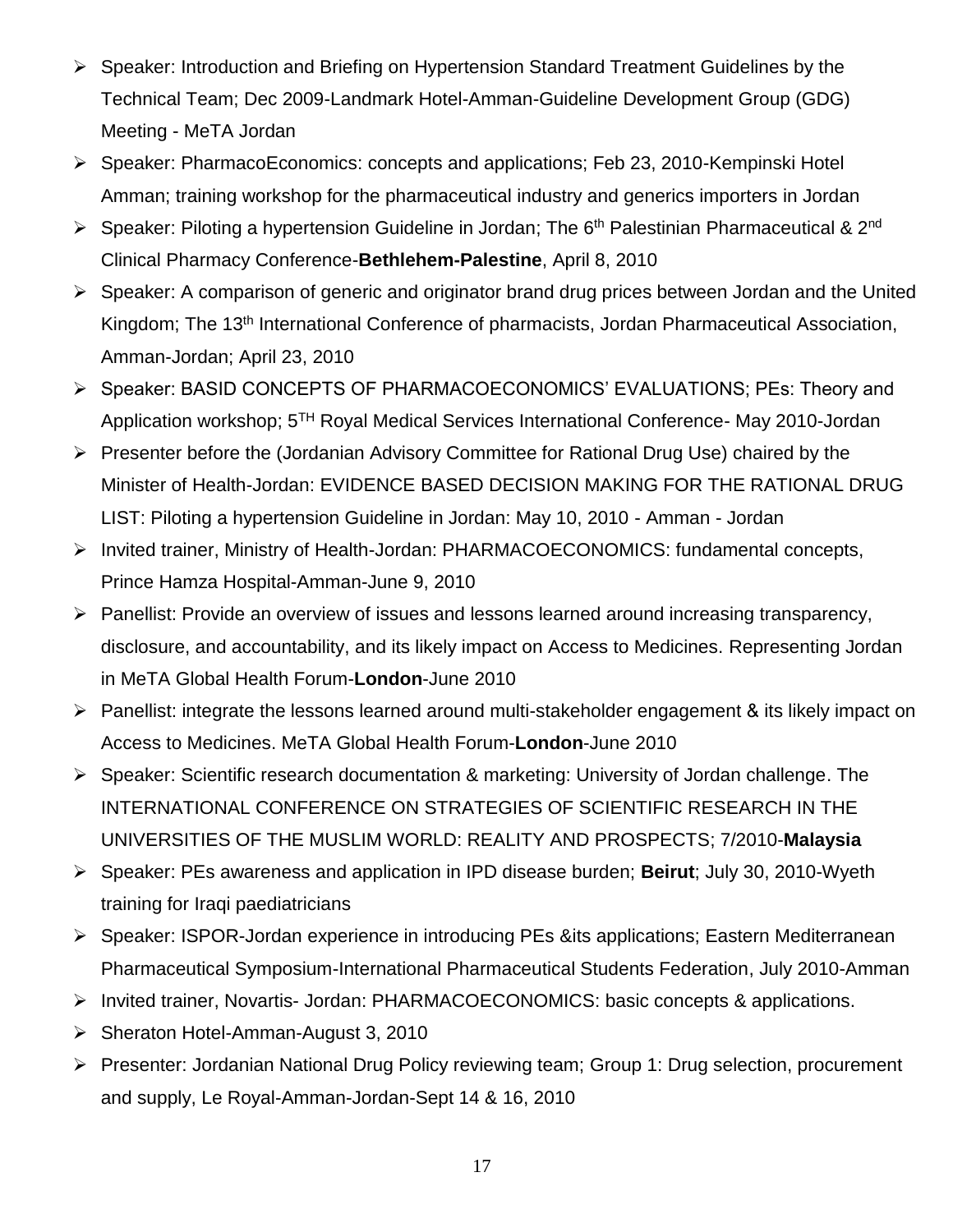- $\triangleright$  Presenter: Guideline for the management of newly diagnosed uncomplicated hypertension in Jordanian primary care: Technical overview, Dissemination of the newly developed standard treatment guidelines of essential hypertension Workshop-Ministry of Health physicians, Landmark Hotel-Amman-Jordan-Sept 27, 2010
- $\triangleright$  Invited speaker: Impact of Rational Drug Use on Drug Counterfeiting; The Pharmaceutical Sciences Ninth Scientific Seminar-Libyan Society for Pharmaceutical Sciences – **Tripoli- Libya**-Oct 14, 2010
- $\triangleright$  Presenter: Over the counter drugs' price regulation in Jordan: case of paracetamol; Jordanian
- 3 rd International Pharmaceutical Conference**-**Al-Zaytoonah Private University, Oct. 2010 Amman
- Invited trainer, Drug Owners Association-Jordan: PharmcoEconomics and Cost-effectiveness. Landmark Hotel-Amman-Jordan, Nov 3, 2010
- Invited trainer, Astra Zeneca-Jordan: PHARMACOECONOMICS: basic concepts & applications, Marriot Hotel-Dead Sea-Jan 9, 2011
- Invited trainer, Jordan Food and Drug Administration: PHARMACOECONOMICS: concepts & applications. Amman-Jordan, March 21-23, 2011
- Presenter: Impact of electronic academic staff websites for scientific research documentation on world universities ranking: University of Jordan challenge; 11<sup>th</sup>INTERNATIONAL EDUCATIONAL TECHNOLOGY CONFERENCE (IETC), Istanbul University, **Istanbul, TURKEY** (25-27 May 2011)
- Invited speaker: Cost-effectiveness of Biosimilars; The first MENA Biosimilars Conference (JAPM-JFDA-USAID)-June 27-28, 2011, Marriot Hotel, Amman - Jordan
- Invited speaker: PharmacoEconomics;  $6<sup>th</sup>$  Scientific Professional Pharmaceutical Day-Irbid Branch-Jordan Pharmaceutical Association-Irbid, July 22, 2011
- Invited trainer: PharmacoEconomics: toward best use of resources; training workshop for 33 Saudi Pharmacists, **Beirut-Lebanon**-May 2-3, 2012
- > Invited speaker: PROS & CONS OF PRICING AND REIMBURSEMENT SYSTEMS IN JORDAN. ISPOR ARABIC NETWORK FIRST FORUM-ISPOR International 17<sup>th</sup> Annual Meeting-**Washington-USA**-June 4rth, 2012
- Moderator: PROS & CONS OF PRICING AND REIMBURSEMENT SYSTEMS IN SAUDI ARABIA, EGYPT, UNITED ARAB EMIRATES, QATAR AND JORDAN. ISPOR ARABIC NETWORK FORUM-ISPOR International 17th Annual Meeting- **Washington-USA-**6/ 2012
- Trainer: STEPS and Cost-effectiveness in the new pricing instructions in Jordan. ISPOR-Jordan training Session-Amman-Jordan, July 14th, 2012
- Trainer: ISPOR-Jordan Seminar II: Modeling and Pharmaceuticals' Pricing New Instructions-Amman-Jordan, Aug 4, 2012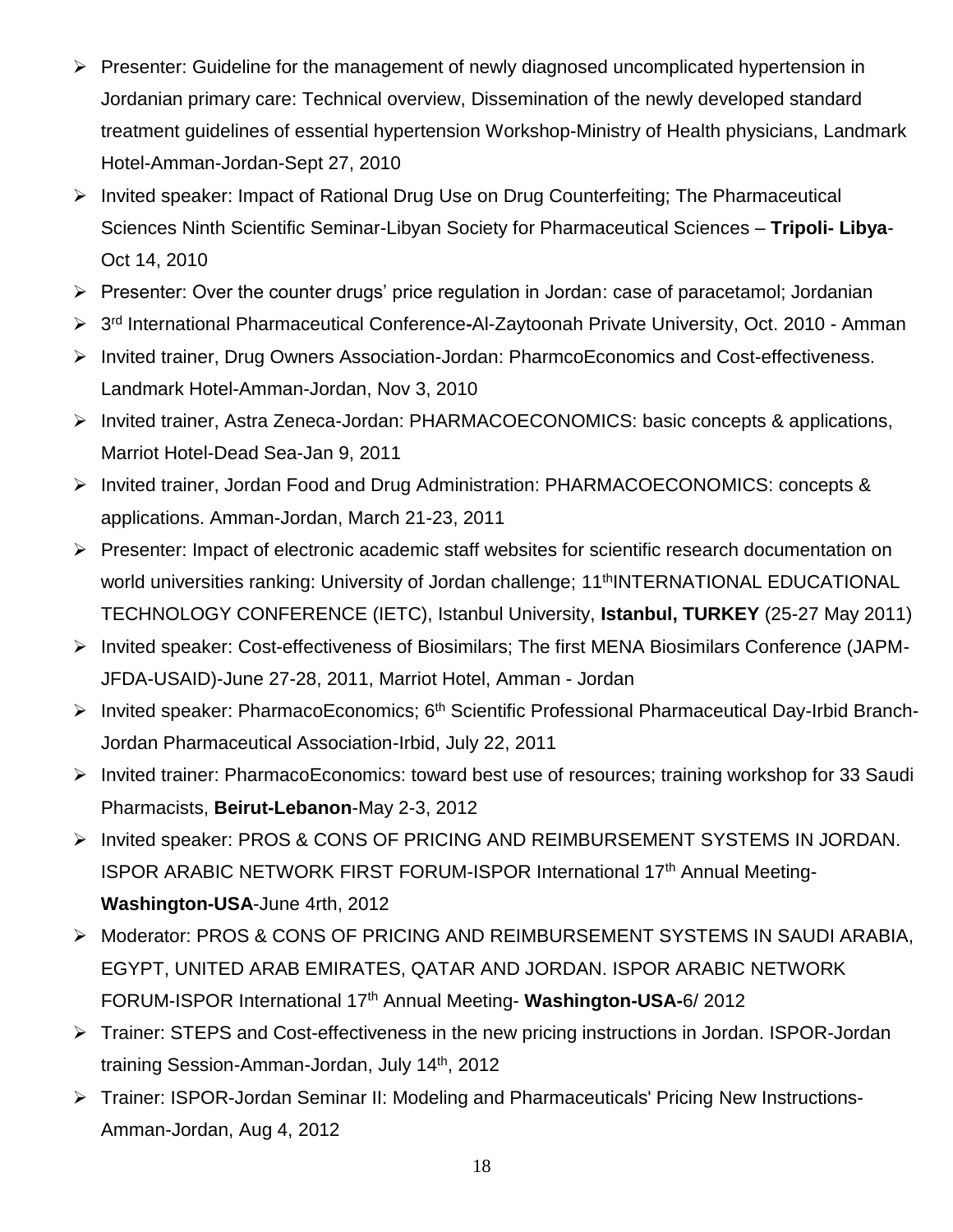- $\triangleright$  Invited main speaker: Basic concepts and applications of PharmacoEconomics; training workshop for 28 senior consultant physicians – Royal Hospital, University Hospital and Ministry of Health hospitals- Sultanate of Oman (Nov 11-12, 2012- **Muscat - Oman**)
- $\triangleright$  Invited chief speaker: Basic concepts and applications of PharmacoEconomics; training workshop for 25 senior pharmacists and pharmaceutical policy makers (Supply, Registration and Quality Control, Rational Drug Use) - Ministry of Health - Sultanate of Oman (Nov 13-14, 2012**- Oman**)
- $\triangleright$  Invited external speaker: Need for cost-effectiveness in pricing pharmaceuticals in the region. AMGEN Pharma (Regulatory and distributer managers in MENA region), **Dubai,** 16-18 Dec 2012
- $\triangleright$  Invited speaker: Bibliography; create your own library using Endnote. The First Pharmacy Students Research Club Training Program- Center of Educational Development - University of Jordan, Amman, 3-8 Sept 2013
- Invited speaker: Experience with Assessment of Pharmacoeconomic File: Jordan as an example. 10th Middle East Regulatory Conference; Drug Information Association (DIA-Europe). **Muscat, Sultanate of Oman**. 24-25 Sept, 2013
- ▶ Invited keynote speaker: PHARMACOECONOMICS: A newly emerged science in the Arab world. The 16<sup>th</sup> Scientific Congress of the Association of Colleges of Pharmacy in the Arab World; Association of the Arab Universities. Nov, 2013 **Benghazi - Libya**
- Panelist: Code of Ethics of Pharmaceutical Promotion in Jordan. Jordan Pharmaceutical Association. Nov, 2013 Amman – Jordan
- Invited chief speaker: Evidence Based Medicine and Economic Evaluations in Health Care: a training workshop for Iraq Ministry of Health management physicians and pharmacists. March 25- 26, 2014-**Baghdad-Iraq**
- Trainer: STEPS for within class drug selection for formulary inclusion: Iraq Ministry of Health management physicians and pharmacists. March 26, 2014-**Baghdad-Iraq**
- $\triangleright$  Speaker: The role of generics in reducing pharmaceutical expenditure in the public health sector in Jordan: The 15<sup>th</sup> Scientific Congress of the Jordanian Pharmacists Association. April 3-5, 2014 Landmark Hotel – Amman – Jordan
- $\triangleright$  Invited speaker: Real world research & applied methods: Does the Middle East need region specific research methods and options for PharmacoEconomic applications. April 17, 2014, **Abu Dhabi – UAE** – 4rth PharmacoEconomics Middle East Forum
- $\triangleright$  Lecturer & panel moderator: Generic medicine: quality and health insurance. Pharmacists Association-Irbid & Yarmouk University, April 2014, Irbid – Jordan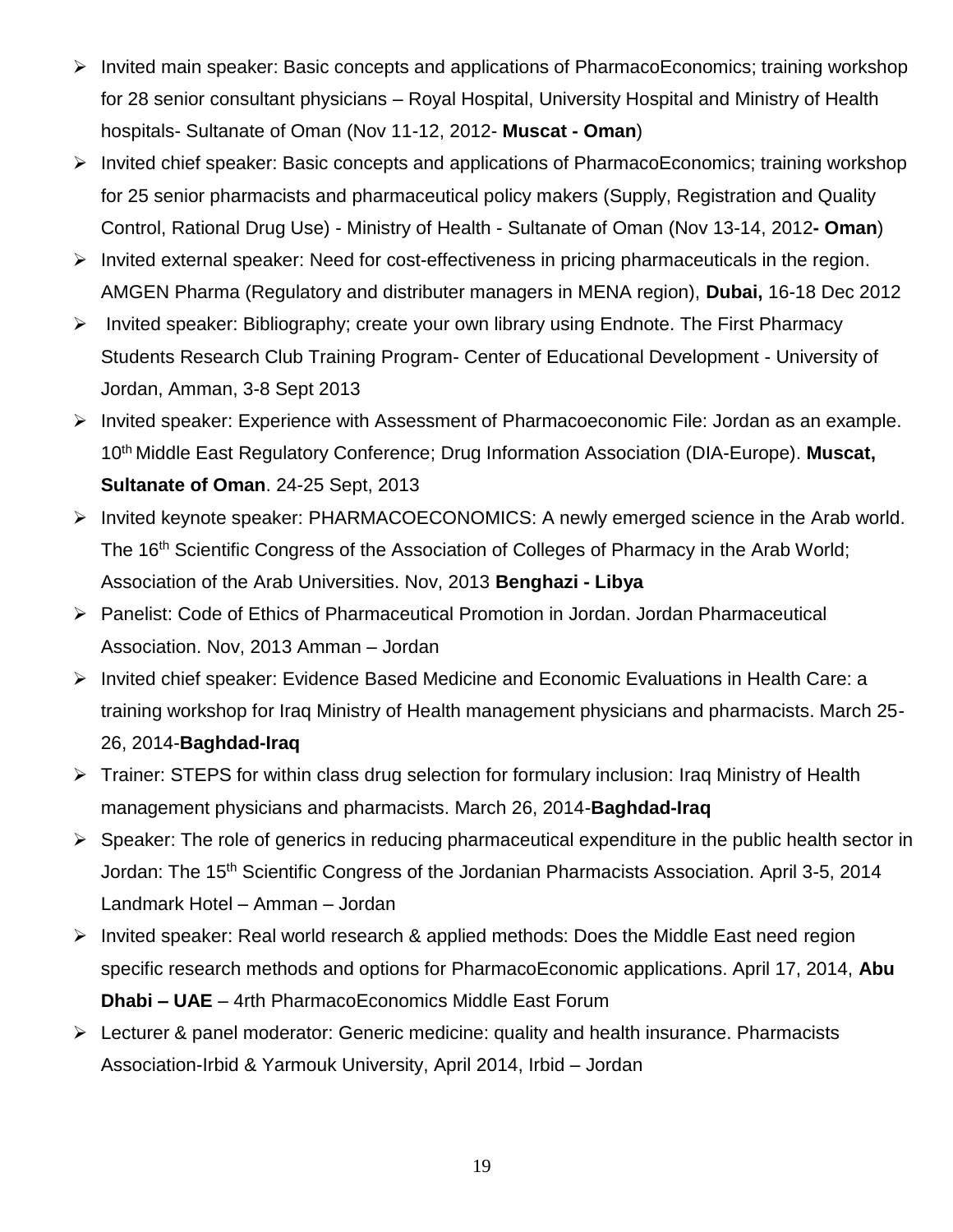- ▶ Invited speaker: Good Governance for medicines: A model for evidence-based selection of medical products. Eastern Mediterranean Drug Regulatory Authorities Conference-WHO-EMRO, May 5-6, 2014, Kempinski Hotel- Amman-Jordan
- Focus group moderator: Fear of hypoglycemia study. Diabetes and Endocrinology Jordanian Association. Le Royal Hotel-Amman, May 12, 2014
- > Invited speaker: CAPACITY BUILDING FOR PHARMACOECONOMICS IN JORDAN. ISPOR ARABIC NETWORK THIRD FORUM -ISPOR International 19th Annual Meeting- **Montreal - Canada**-June 2nd, 2014
- $\triangleright$  Keynote speaker: Impact of strong intellectual property protection on access to medicines and effect of data exclusivity on the pharmaceutical sector. The 4<sup>th</sup> IPSF Eastern Mediterranean Pharmaceutical Symposium 2014. August 2014 –**Monastir-Tunisia** متحدث رئيس: "تأصيل الحداثة وتحديث األصالة": تجربة انشاء كلية صيدلة في جامعـة اليرموك األردنية بمسارات جديدة: األعمال
- )Business (والصناعة الدوائية )Industrial)**.** المؤتمر الدولي الرابع لشرق المتوسط االتحاد الدولي لطلبة الصيدله اب 2014 **موناستير – تونس** )ورشة عمل(
- $\triangleright$  Keynote guest speaker: Pharmaceutical pricing. The 17<sup>th</sup> Congress of the Association of Pharmacy colleges in the Arab World. 14-16 Oct 2014-Ain Shams University-**Cairo-Egypt**
- $\triangleright$  Presenter and panelist: Toward pricing mechanisms that ensure sustainable access to medicines: Round table discussion. The 17<sup>th</sup> Congress of the Association of Pharmacy colleges in the Arab World. 14-16 Oct 2014- Ain Shams University-**Cairo-Egypt**
- Invited speaker: Emerging hub for PharmacoEconomics: The Jordanian Experience. The 29<sup>th</sup> Arab Pharmacists Union Congress & The 22<sup>nd</sup> Lebanese Order of Pharmacists Congress. Oct 24-26 2014 **Beirut – Lebanon**
- ▶ Chairman of the Regulatory Affairs Session: The 29<sup>th</sup> Arab Pharmacists Union Congress & The 22nd Lebanese Order of Pharmacists Congress. Oct 24-26 2014 **Beirut – Lebanon**
- Invited chief speaker & trainer: PharmacoEconomics workshop for Iraqi Kemadia Pharmacists-Iraqi Ministry of Health. Nov 1-3, 2014 **Istanbul-Turkey**
- Ecturer: PharmacoEconomics workshop: from theory to practice.  $7<sup>th</sup>$  international Conference of the Royal Medical Services. Nov 4-7 2014-Dead Sea – Jordan
- $\triangleright$  National guest speaker: Pharmaceutical Intellectual Property Rights in Jordan. 7<sup>th</sup> international Conference of the Royal Medical Services. Nov 4-7 2014-Dead Sea – Jordan
- Speaker: Health Economics Overview. Diabetes International Day. Novo Nordisk Scientific Day. Grand Hayat Hotel (Zara Auditorium) - Nov 10, 2014, Amman-Jordan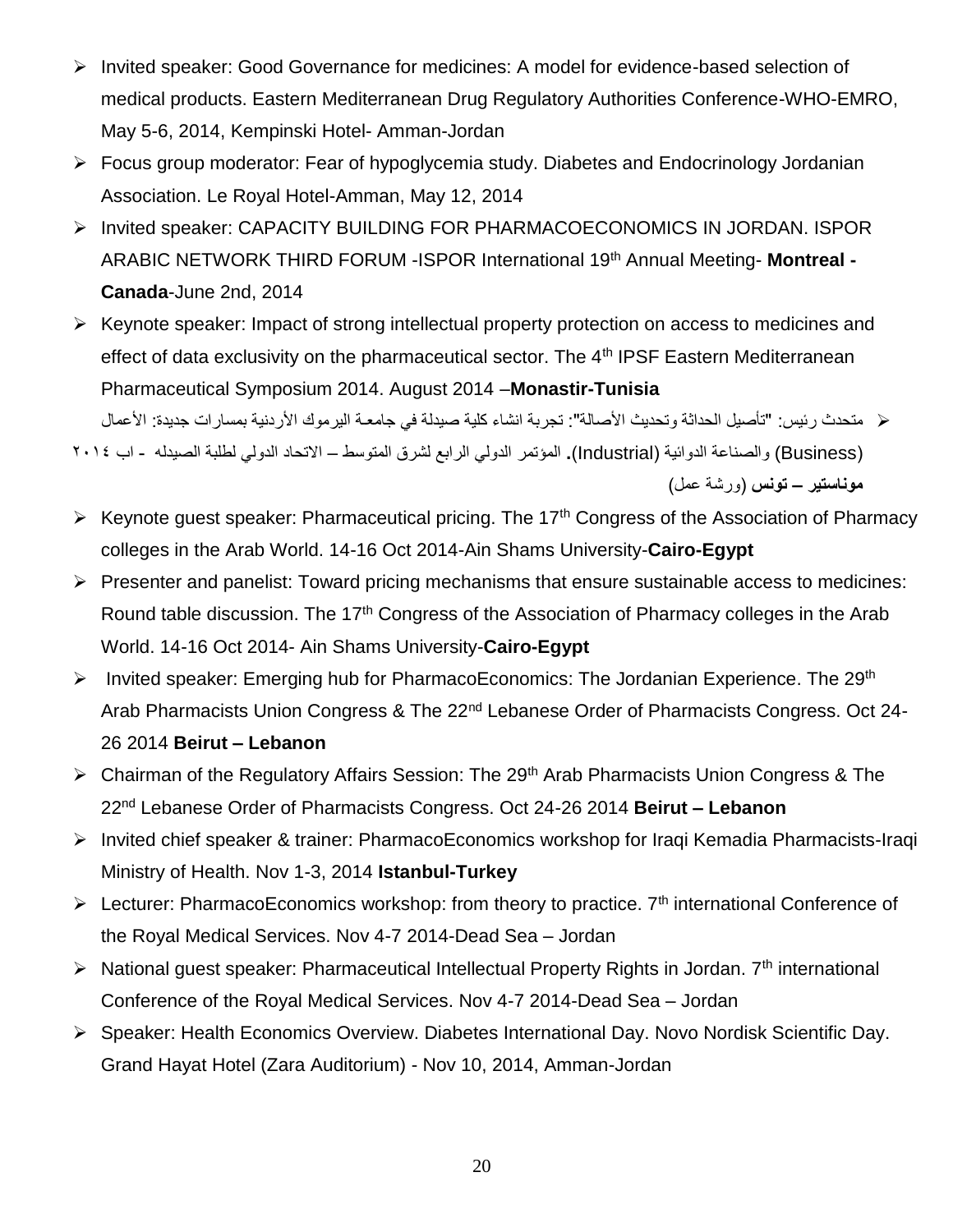- $\triangleright$  Speaker: Generating and using local health care data for reimbursement decisions.  $3^{RD}$  MIDDLE EAST FUTURE TRENDS FORUM: BUILDING AN OVERARCHING AND SUSTAINABLE HEALTHCARE SYSTEM. **DUBAI - UAE**, 28-29 NOVEMBER 2014
- $\triangleright$  Invited trainer: PharmacoEconomics basic concepts and applications; training workshop for chief pharmacists: Private Hospitals Association – Amman-Jordan-Dec 2014
- Invited lecturer: Health economics overview & applications; for Health Services Management Master students – Yarmouk University- Amman-Jordan-Dec 2014
- $\triangleright$  Invited trainer: PharmacoEconomics basic concepts and applications; training workshop for chief pharmacists: Jordanian Hospitals Association – Amman-Jordan-Feb 2015

 متحدث: اقتصاديات الحد من النفقات والدواء نموذج، الندوة الوطنية )القطاع الصحي األردني الواقع والتحديات(، جامعة العلوم التطبيقية، جمعية المستشفيات الأر دنية ومركز در اسات الر أي-عمان – الأردن – آذار ٢٠١٥

- > Invited speaker: Drug pricing policies in the Arab world. The 2<sup>nd</sup> Arab Conference: Food & Drugs -**Sharm El Sheikh - Egypt**-April 2015
- ▶ Co-Chair of session 3: Drug awareness and pharmacovigilance. The 2<sup>nd</sup> Arab Conference: Food & Drugs - **Sharm El Sheikh - Egypt**-April 2015
- Invited speaker: Pharmaceutical business and pharmaceutical industry: New tracks in pharmacy education. The 2nd Arab Conference: Food & Drugs - **Sharm El Sheikh - Egypt**-April 2015
- Invited lecturer: Pharmaceutical Marketing Overview; Workshop for Pharmacy undergraduate students in Jordanian universities. July 23th, 2015 - Arena Hotel Amman-Jordan
- $\triangleright$  Keynote speaker: PharmacoEconomics in the Middle East: where we are, where have we been and where we are going. The First International Conference of the Jordanian Faculties of Pharmacy – Israa University, Oct 28-29, 2015
- Inviter speaker: PharmacoEconomics and Business workshop. The First International Conference of the Jordanian Faculties of Pharmacy – Israa University, Oct 28-29, 2015
- Chairman of the second scientific session: The First International Conference of the Jordanian Faculties of Pharmacy – Israa University, Oct 28-29, 2015
- Invited external payer expert: LCZ MENA Mock Negotiation Payer- ICON plc. **Dubai, UAE**, 1-3 Nov 2015.
- Invited external consultant: Cosentyx Launch Event and Dermatology Summit, Novartis 22- 25 November 2015, **Dubai, United Arab Emirates**.
- Invited pricing expert speaker: Cost-effectiveness decisions in healthcare. Public sector pharmacists, Nov 29, 2015, Marriot-Amman-Jordan
- Invited Moderator: Palivizumab cost effectiveness in RSV prophylaxis-RSV in Jordan standalone Jordan Neonatology Meeting, Dec 2015, Intercontinental-Amman-Jordan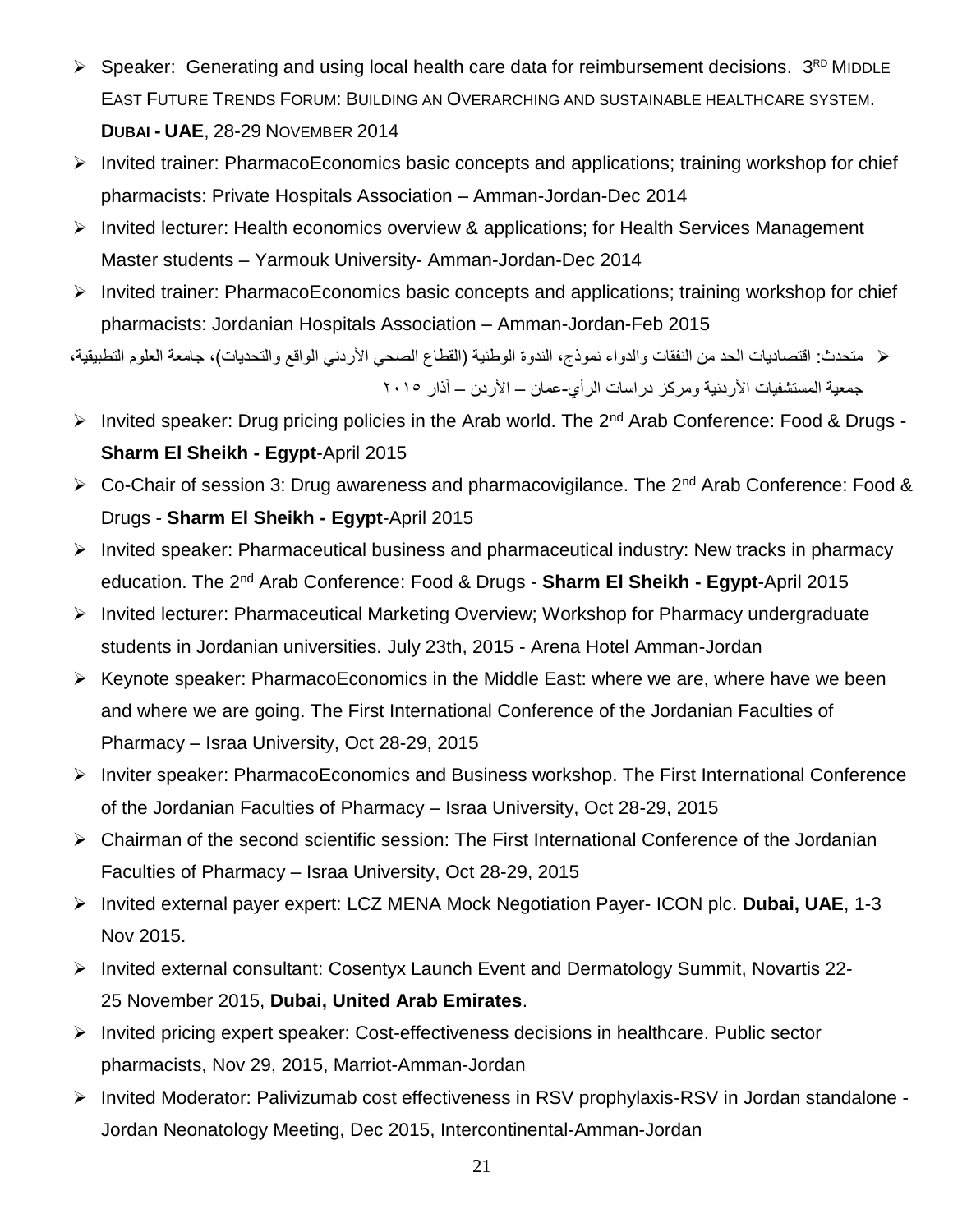- Invited speaker: NOACs Cost dilemma: Are NOACs cost effective in clinical setting? Bayer Xpert Meeting, **Dubai** Jan 15-16, 2016, **United Arab Emirates**
- ح محاضر: توثيق الموقع الألكتروني لأعضاء هيئة التدريس. مركز الجودة والتطوير الأكاديمي-جامعة اليرموك-اربد-الأردن-– آذار ٢٠١٦ محاضر: تجربة كلية الصيدلة في األعداد لألعتماد. مركز الجودة والتطوير األكاديمي-جامعة اليرموك-اربد-األردن-– نيسان 2016
- International quest Keynote speaker: Pharmacoeconomics in service delivery conference for East African countries, **Mombasa-Kenya** 4<sup>th</sup> – 6<sup>th</sup> May 2016
- Invited speaker: Cost-effectiveness of biosimilars. Biosimilars Workshop-African Arabic Pharmaceutical International Conference-Cairo-Egypt- May 7th-8<sup>th</sup>, 2016
- Invited trainer: PEs: Basic concepts and applications for Abbvie Market Access Levant Team, Beirut May 14, 2016
- Invited trainer (4 sessions): (PharmacoEconomics concepts application: Pharmaceutical practice and the role of pharmacist in providing ideal pharmaceutical care)-Pharmacy department-MoH (Aug. 11, Aug 24, Oct. 4, Oct. 18) - 2016
- $\triangleright$  Trainer: PEs Academy for selected pharmacists in the Jordanian health public sector Workshop-I: PEs: introduction and basic concepts. Intercontinental Hotel Amman-Jordan (Oct. 22, 2016)
- > Moderator 5<sup>th</sup> session: Second International Conference of the Jordanian Faculties of Pharmacy University of Jordan, Oct 25-27, Amman-Jordan-2016
- Invited speaker: Introduction to Health economic and PharmacoEconomic evaluations: FOCUS meeting (Foremost forum on MACULAR DISEASE) Nov 4, 2016, Westin Hotel-**Dubai, UAE**
- Moderator: Introduction to DME & Anti-VEGFs (cost-effectiveness European experience) FOCUS meeting (Foremost forum on MACULAR DISEASE) Nov 5, 2016, Westin Hotel-**Dubai, UAE**
- Trainer: PEs Academy for selected pharmacists in the Jordanian health public sector Workshop-II: PEs from theory to practice. Intercontinental Hotel Amman-Jordan (Dec 3, 2016)
- Invited speaker: Value for Health; Arab Health 2017-Jan 29, 2017, **Dubai, UAE**
- Trainer: PEs Academy for selected pharmacists in the Jordanian health public sector Workshop-III: PEs: design and modeling. Intercontinental Hotel Amman-Jordan (Feb 18, 2017)
- Invited speaker: Introduction to PharmacoEconomics and Budget Impact modeling in Multiple Sclerosis. Rotana Amman Hotel -Jordan (Feb 22, 2017)
- Trainer: Gulf Mini Diploma Workshop-I: PEs: basic concepts and applications. Crown Plaza Hotel **Muscat-Oman** (March 25, 2017)
- Trainer: Gulf Mini Diploma Workshop-I: PEs: basic concepts and applications. LA CIGALE Hotel **Doha-Qatar** (April 1, 2017)
- $\triangleright$  Invited speaker: Cost effectiveness of Biosimilars. Arab Pharmacists Union 30<sup>th</sup> Scientific Conference- Movenpick Hotel-**Cairo-Egypt** (April 2-4, 2017)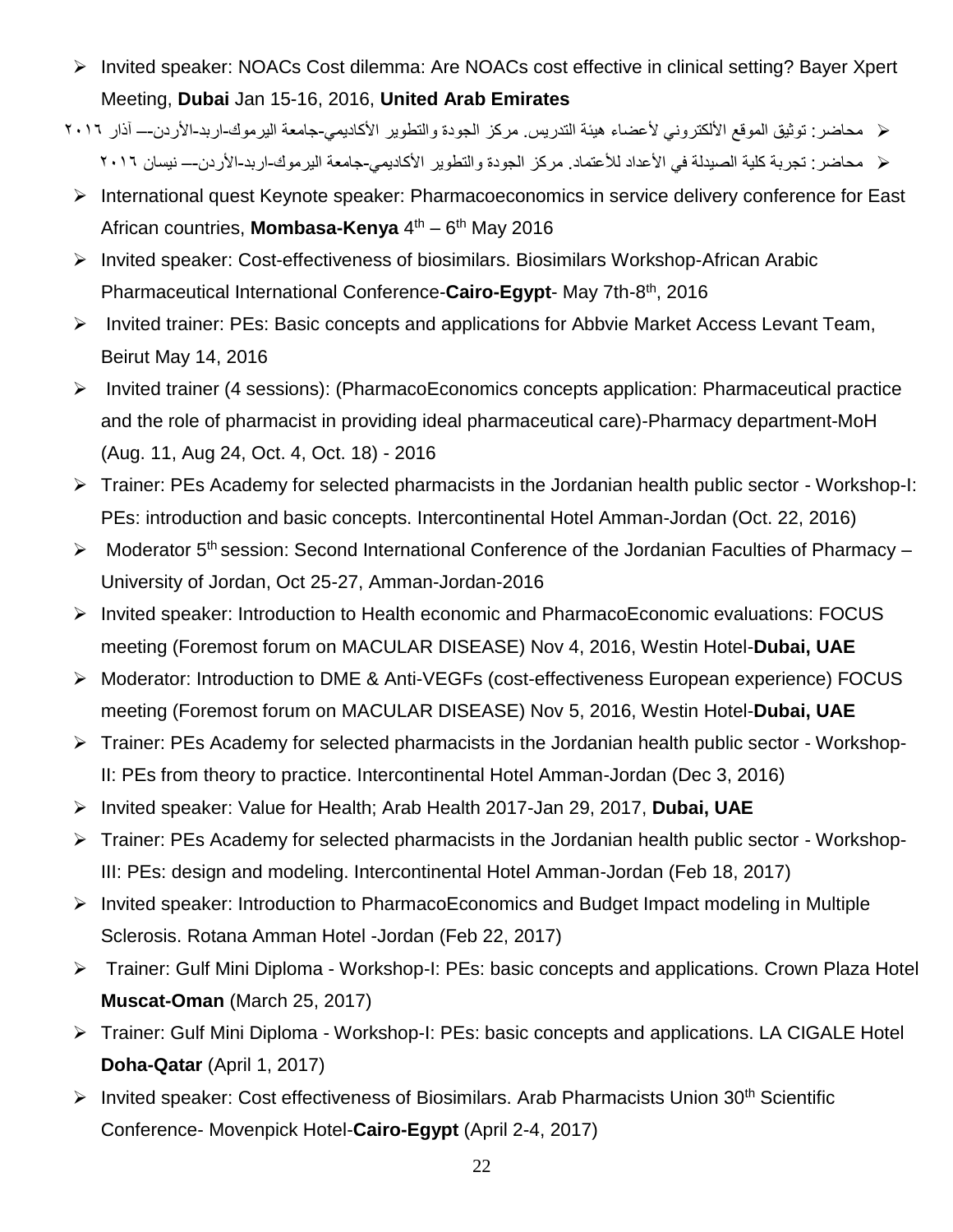- Trainer: Gulf Mini Diploma Workshop-I: PEs: basic concepts and applications. UAE MoH Training and Development Centre (Medical and Health)- **Sharjah-UAE** (April 15, 2017)
- Trainer: Gulf Mini Diploma Workshop-I: PEs: basic concepts and applications. Diplomat Hotel **Manama, Bahrain** (May 20, 2017)
- Trainer: Basic of PEs workshop. For (MoH, JPD, JFDA)-IPSOS Egypt. Le Meridian Hotel-Amman-Jordan (Aug 27, 2017)
- Trainer: Basics of PEs workshop. For (RMS, JUH, KAUH, PHH)-IPSOS Egypt. Le Meridian Hotel-Amman-Jordan (Aug 29, 2017)
- Speaker: Pricing of Pharmaceuticals. Arabic Audit Bureau Forum. Jerusalem Hotel-Amman-Jordan (Sept 26, 2017)
- $\triangleright$  Speaker: Changing role of the pharmacist and pharmacy teams, the benefits for patients and payers. Summit and Training for Excellence in Clinical Pharmacy Systems (STEPS). Oberoi Hotel **Dubai-UAE**, Oct 13, 2017
- $\triangleright$  Speaker: Innovation in resource utilization by health economics. Summit and Training for Excellence in Clinical Pharmacy Systems (STEPS). Oberoi Hotel **Dubai-UAE**, Oct 13, 2017
- Moderator and presenter: Cost-effectiveness / Budget impact analysis of NOAC vs VKA (3 consecutive workshops). Summit and Training for Excellence in Clinical Pharmacy Systems (STEPS). Oberoi Hotel **Dubai-UAE**, Oct 14, 2017
- Moderator: How legislations will influence and facilitate applying HTA in Arabic countries-ISPOR 38th HTA Roundtable – Middle East and Africa- ISPOR 20th European Congress-**Glasgow-Scotland,** Nov 5, 2017
- Trainer: PEs Academy- Oncology- Workshop-I: PEs: introduction and basic concepts. Sheraton Amman Hotel - Jordan (Nov 11, 2017)
- Trainer: The Value Academy: where value precedes cost; 3 consecutive workshops Moevenpick Al bidaa Hotel- **Kuwait** (Nov 25, Dec 16, Dec 23, 2017)
- Firainer: Game Changer: from theory to practice; 2 consecutive workshops IPSOS Egypt. Le Meridian Hotel-Amman-Jordan (Dec 18, 19 2017)
- Trainer: Gulf Mini Diploma Workshop-II: PEs: from theory to practice. UAE MoH Training and Development Centre (Medical and Health)- **Sharjah-UAE** (Dec 14, 2017)
- Trainer: Formulary management workshop: Hormuz Grand Hotel **Muscat-Oman** (Dec 28, 2017)
- Trainer: Gulf Mini Diploma Workshop-II: PEs: from theory to practice. Hormuz Grand Hotel **Muscat-Oman** (Dec 30, 2017)
- Frainer: PEs Academy- Oncology- Workshop-II: PEs: from theory to practice. Intercontinental Hotel Amman-Jordan (Jan 4, 2018)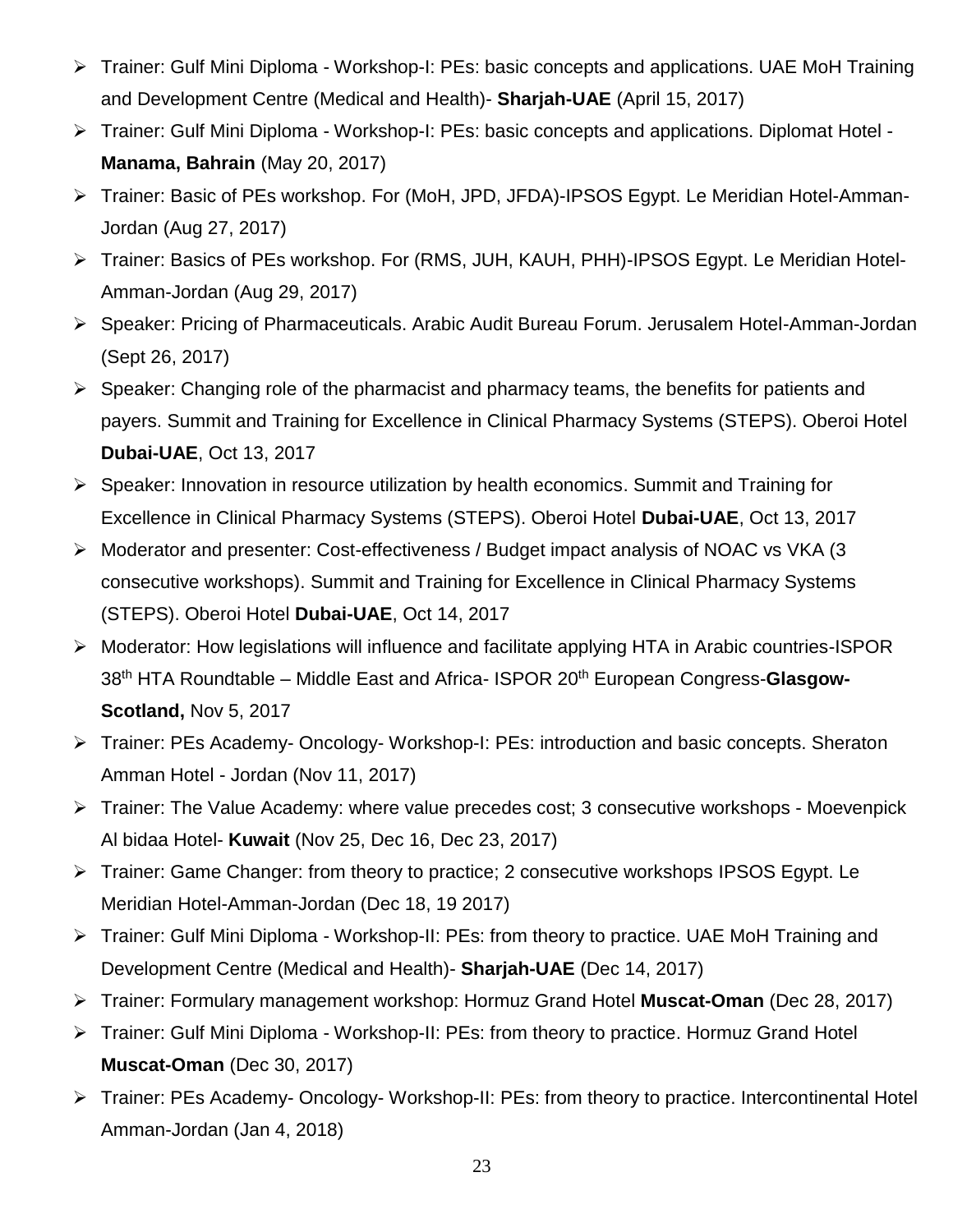- Trainer: PEs Academy- Oncology- Workshop-III: PEs: Design and modeling. Fermont Hotel Amman-Jordan (Feb 17, 2018)
- $\triangleright$  Speaker: Basics of healthcare financing and budgeting- Cost effectiveness in retinal diseases workshop for Iraqi healthcare professionals. Crown Plaza-**Beirut-Lebanon** (Feb 23, 2018)
- Speaker: Why do we need health economics? Cost effectiveness in retinal diseases workshop for Iraqi healthcare professionals. Crown Plaza-**Beirut-Lebanon** (Feb 23, 2018)
- Speaker: Dubai International Pharmaceutical & Technology Conference & Exhibition (DUPHAT) **2018-** 27 February - 1 March 2018 Dubai International Convention and Exhibition Centre, **Dubai – UAE** Fundamentals of PharmacoEconomics (March 1, 2018).
- Trainer: Economic Evaluation for Healthcare Programs for RA physicians in Oman. Crown Plaza Hotel **Muscat-Oman** (May 12, 2018)
- Lecturer: Communication skills: patients as an example for Royal Medical Services pharmacists Amman-Jordan (June 26, 2018)
- Role player: As payer negotiator 1- HTA committee 2- Tender committee. Aimovig Payer Optimization workshop. Media Rotana Hotel – **Dubai - UAE** (July 23-25, 2018)
- $\triangleright$  Lecturer: Role of pharmacists Communication skills in improving quality of life of diabetic patients NCDEG -Amman, Oct 27, 2018
- Trainer: Introduction to PharmcoEconomics" Abbvie Internal training. **Jeddah-Saudi Arabia,** Nov 17, 2018
- Speaker: Jordanian experience in healthcare financing. The Moroccan Society of Economic evaluations of health technologies (Societe Marocaine de l'Economie des Produits de Santé SMEPS) 6th Annual Meeting of Pharmacoepidemiology and PharmacoEconomics, **Rabat Morocco**, Nov 29-30, 2018
- Panelist: Pharmaceutical promotion awareness and legality.  $2^{nd}$  Global forum for Marketing of Halal Pharmaceuticals, Princess Sumaya University for Technology-Amman-Jordan, Dec 5, 2018
- Speaker: PharmcoEconomics Applications in Hospitals. Boehringer Ingelheim Value Summit. Fairmont Hotel Amman. Dec 7, 2018

## **International Abstracts (oral & poster presentations):**

- **1.** Drug Selection for Hospital Formulary Inclusion Using a Modified SOJA Analysis TCD – QUB Conference, QUB, April 2004, Belfast-UK
- **2.** Development of evidence based drug selection system for formulary decision making North-South Pharmacy Healthcare Conference, Sept. 2004, Dundalk-Ireland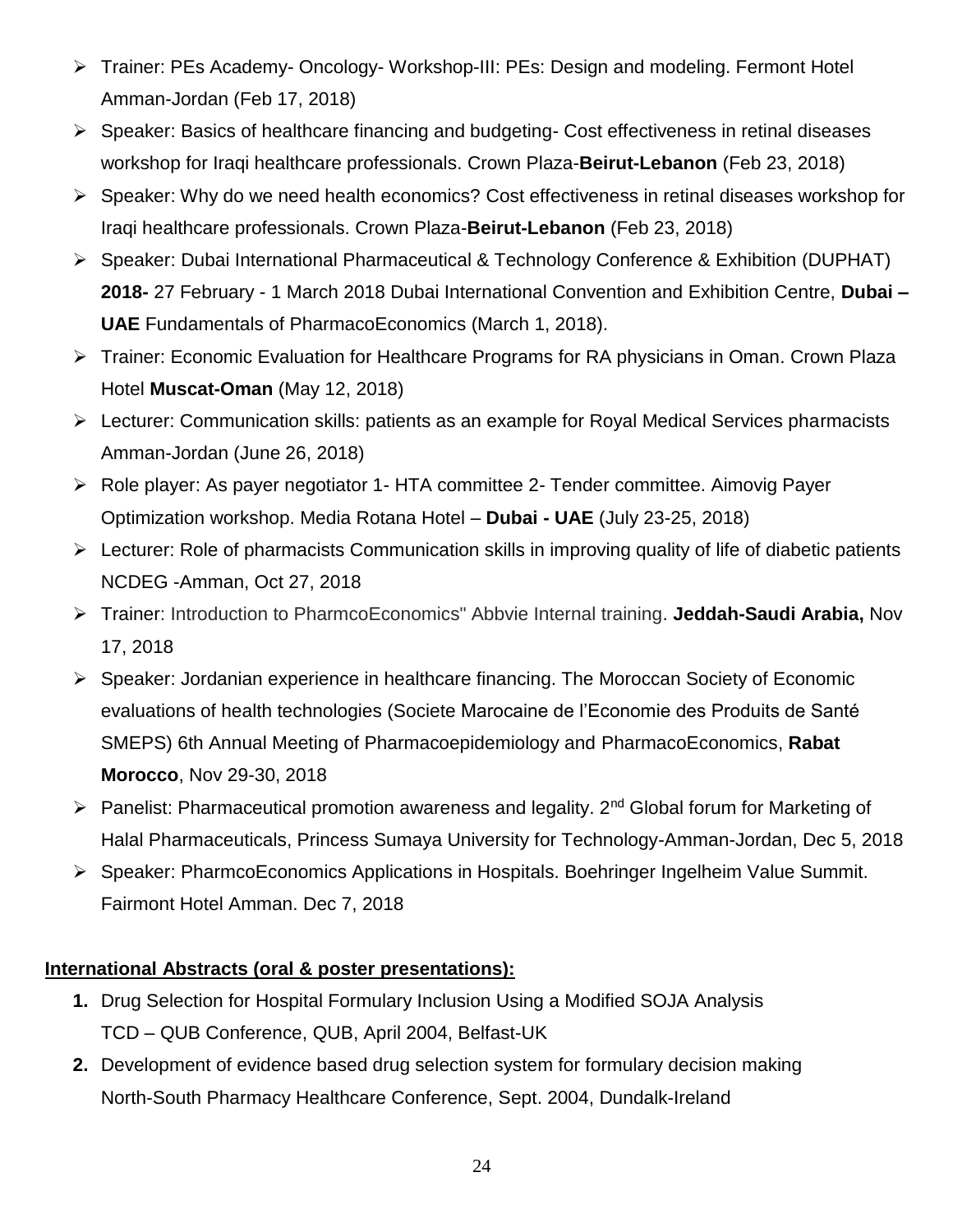- **3.** Modified SOJA Analysis: A tool for drug selection for formulary inclusion, Faculty Mini-Conference, 2004, Faculty of Medicine and Health Life sciences, QUB, Belfast-UK
- **4.** Modified SOJA: An evidence based drug selection system for formulary inclusion, Health Services Research & Pharmacy Practice Conference, March 2005, Coventry-UK
- **5.** Modified SOJA Analysis: A tool for drug selection for formulary inclusion for ACEIs, TCD QUB Conference, Trinity College, May 2005, Dublin-Ireland
- **6.** Drug selection for formulary inclusion using modified SOJA methodology, British Pharmaceutical Conference, 2005, Manchester-UK, International Journal of Pharmacy Practice (Suppl.) 13: R67
- 7. Impact of modified SOJA methodology on prescribing costs of ACEIs, ISPOR 8<sup>th</sup> Annual European Conference, Nov. 2005, Florence-Italy: Value in Health, Vol. 8, Issue 6 PCV 28: A97
- **8.** Impact of STEPS model on prescribing costs of statins. ISPOR 11<sup>th</sup> Annual International Meeting, 2006, Philadelphia-USA: Value in Health, Vol. 9, Issue 3, PHP18:A149 (published-ISPOR Digest
- **9.** Safe, Therapeutic and Economic Pharmaceutical Selection model for drug formulary inclusion First Kuwait Pharmaceutical Sciences Conference & 10th conference of Scientific Society of Faculties of Pharmacy in the Arab World, Kuwait, Dec 2006
- **10.**Piloting the development of a cost-effective-evidence-informed clinical pathway: managing hypertension in Jordanian primary care. ISPOR 13<sup>th</sup> European Annual Congress, Nov 2010, Prague-Czech Republic; poster presentation-published in ISPOR Digest
- **11.**A comparison of generic and originator brand drug prices between Jordan and the United Kingdom. ISPOR 13<sup>th</sup> European Annual Congress, Nov 2010, Prague-Czech Republic; poster presentation-published in ISPOR Digest
- 12. Five abstracts were accepted and presented as posters in the 3<sup>rd</sup> International Conference for Improving Use of Medicines (ICIUM 2011), Antalya-Turkey, Nov 2011
- **13.**ONE-YEAR ASSESSMENT OF JOINT PROCUREMENT OF PHARMACEUTICALS IN THE PUBLIC HEALTH SECTOR IN JORDAN. ISPOR 17<sup>th</sup> Annual Meeting, June 2012, Washington-USA: Value in Health, Vol. 15, Issue 4, PHP 41: published in ISPOR Digest
- **14.**Statin prescribing in Northern Ireland and England pre and post introduction of the quality and outcomes framework. ISPOR 17<sup>th</sup> Annual International Meeting, June 2012, Washington-USA: Value in Health, Vol. 15, Issue 4, PCV 109: published in ISPOR Digest
- **15.** IMPLICATIONS OF EXTERNAL PRICE REFERENCING OF PHARMACEUTICALS IN MIDDLE EAST COUNTRIES. VALUE IN HEALTH ISPOR 18<sup>th</sup> European Congress, Nov 2014, Milano-Italy, PHP 25 Volume: 17, Issue: 7, Pages: A409-A409. Published in ISPOR Digest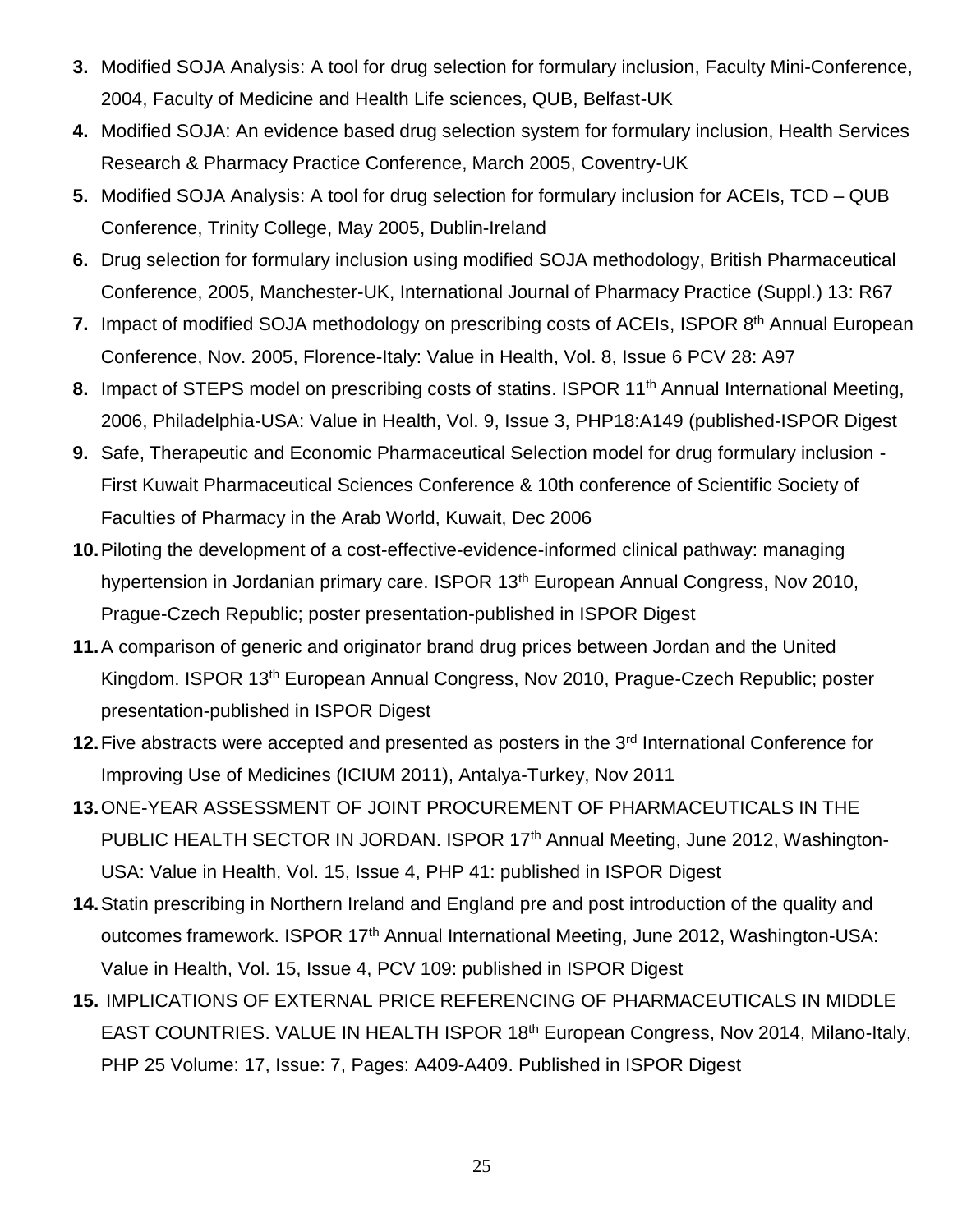- **16.** PharmacoEconomics education in WHO Eastern Mediterranean region. ISPOR 20<sup>th</sup> Annual International Meeting, May 2015, Philadelphia-USA: Value in Health, PRM 136: published in ISPOR Digest
- **17.** Statin Selection in Qatar Based on Multi-Indication Pharmacotherapeutic Multi-Criteria Scoring, and Clinician Preference. ISPOR 21<sup>th</sup> Annual International Meeting, May 2016, Washington DC-USA: Value in Health, A 56: published in ISPOR Digest

#### **Selected attended training courses and scientific forums:**

- HTA MENA Forum (**WHO-EMRO**): **Dubai - UAE**, Sept 17-18, 2018

-USAID: E-Health Panel: MENA ICT Forum- 13 Nov 2014 King Hussein Business Park -Jordan

- Pharmacy Practice: 7th Medication Safety Conference 2014. Nov 7-9 2014-**AbuDhabi-UAE**
- Zumzum; Building Jordan Initiative evaluation workshop: May, 2014, Israa Hospital, Amman-Jordan

- The Scientific Conference on ethics of Medical Research & Enhancing the Role of Young Researchers: April 29-30, 2014-University of Jordan-Amman-Jordan

- MOBADARAH Committee (Jordan Parliament) Health Sector Brainstorming Workshop (Hospitals, Healthcare, Insurance, Drug and Purchasing, Laws and regulations, Medical Education): Century Park Hotel-Amman-Jordan March 15<sup>th</sup>, 2014

- GGM workshop: Improving good governance in the Jordanian pharmaceutical sector - Le Royal-Amman-Jordan Feb 10, 2014

- PharmacoEconomics in Action workshop: Jan 24, 2014-Amman-Jordan-TACK INTERNATIONAL by Bayer

- "JOINT WORKSHOP ON HEALTH ECONOMIC EVALUATION OF NONCOMMUNICABLE DISEASE PREVENTION AND MANAGEMENT STRATEGIES: Extended Cost-Effectiveness Analysis"- **WHO-EMRO & University of Washington** Cairo, 4-8 February 2013

- " E-Learning Contents design & Development" – University of Jordan- Amman, 16-24 January 2013

- "Certified Professional in Healthcare Quality"- **Jordan Academy for Quality Management**-Amman-June 10-14, 2012

- "Casemix system for enhancement in quality and efficiency of healthcare services"-**United Nations University** and Association of Arab universities- Amman-April 18-19, 2012

- "Global Partnership in Nursing Forum"-University of Jordan-19-20 April 2011

- "University management, strategic planning and scientific research" workshop- Amman Arab University-Feb 22-23, 2011

- "Teaching, Learning and Assessment in Higher Education" by **Oxford Learning Institute and University of Sydney,** Le Royal Hotel-Amman-Jordan 28-29 Nov 2010funded by HFE-Jordan

- "Leadership foundations: workshop for emerging leaders" by **Franklin Covey,** Dubai: Feb 2010